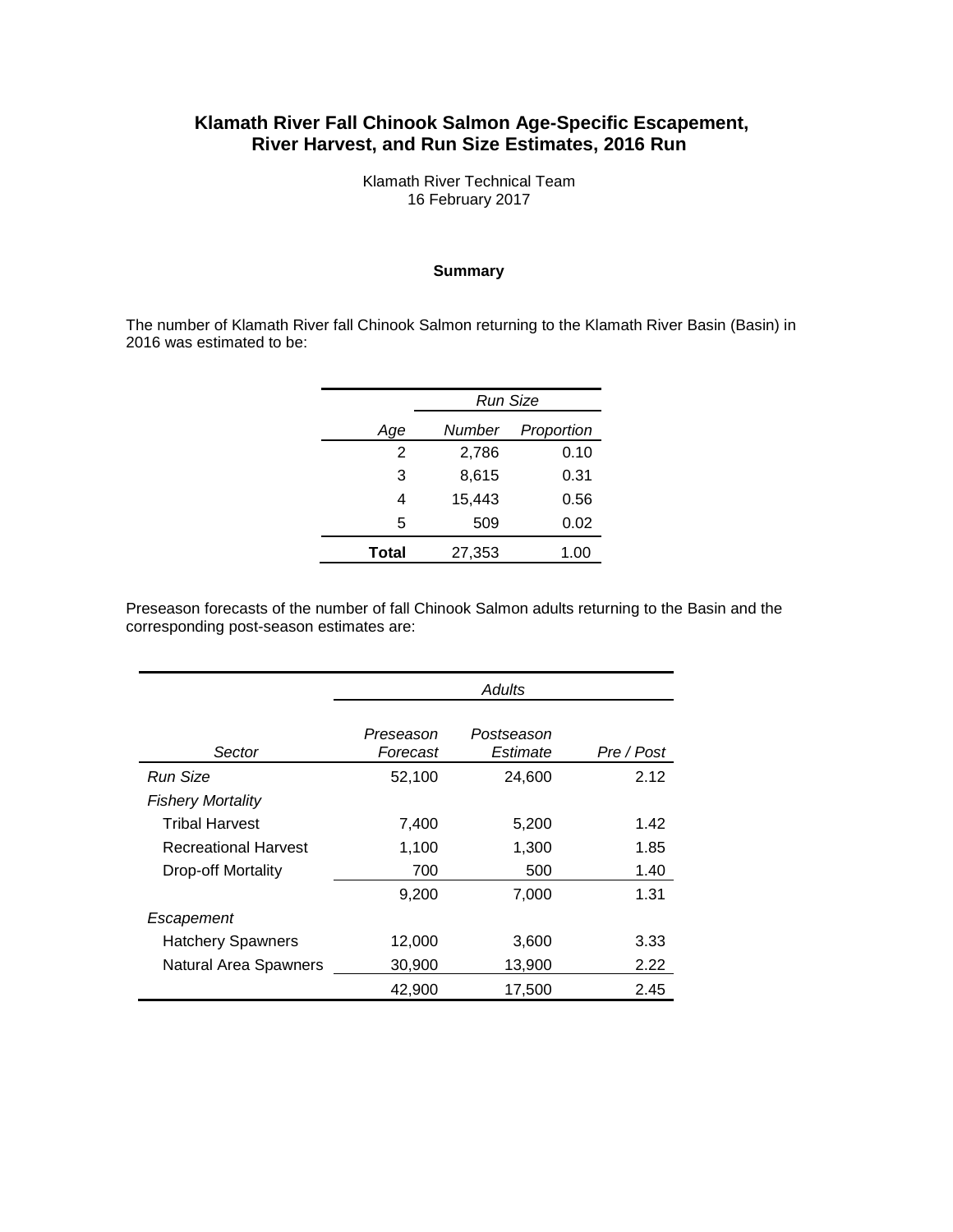#### **Introduction**

This report describes the data and methods used by the Klamath River Technical Team (KRTT) to estimate age-specific numbers of fall Chinook Salmon returning to the Basin in 2016. The estimates provided in this report are consistent with the Klamath Basin Megatable (CDFW 2017) and with the 2017 forecast of ocean stock abundance (KRTT 2017).

Age-specific escapement estimates for 2016 and previous years, coupled with the coded-wire tag (CWT) recovery data from Basin hatchery stocks, allow for a cohort reconstruction of the hatchery and natural components of Klamath River fall Chinook Salmon (Goldwasser et al. 2001, Mohr 2006a, KRTT 2017). Cohort reconstruction enables forecasts to be developed for the current year's ocean stock abundance, ocean fishery contact rates, and percent of spawners expected in natural areas (KRTT 2017). These forecasts are necessary inputs to the Klamath Ocean Harvest Model (Mohr 2006b), the model used by the Pacific Fishery Management Council to forecast the effect of fisheries on Klamath River fall Chinook Salmon.

#### **Methods**

The KRTT obtained estimates of abundance and age composition separately for each sector of harvest and escapement. Random and nonrandom sampling methods of various types were used throughout the Basin (Table 1) to estimate the numbers of fall Chinook Salmon in the 2016 run and to obtain the data from which the Klamath Basin Megatable totals and estimates of age composition were derived. The KRTT relied on surrogate data for estimating age composition where the sample of scales was insufficient, or altogether lacking, within a particular sector.

Estimates of age composition were based on random samples of scales (Table 2) whenever possible. Generally, each scale was aged independently by two trained readers. In cases of disagreement, a third read was used to arbitrate. Statistical methods (Cook and Lord 1978, Cook 1983, Kimura and Chikuni 1987) were used to correct the reader-assigned age composition estimates for potential bias based on the known-age vs. read-age validation matrices. The method used to combine the random sample's known ages (for CWT fish) and unknown read ages for estimation of the escapement or harvest age composition is described in Appendix A.

For cases in which scales were believed to be non-representative of the age-2 component, the KRTT relied on analysis of length-frequency histograms. In these cases, all fish less than or equal to a given fork-length "cutoff" were assumed to be age-2, and all fish greater than the cutoff length were assumed to be adults. The cutoff value varied by sector, and was based on location of the length-frequency nadir and, if appropriate, the length-frequency of known-age fish. As before, scales were used to estimate the age composition of adults (Appendix A).

An indirect method was used to estimate age composition for natural spawners in the Trinity River above the Willow Creek Weir (WCW). Age-specific numbers of fall Chinook Salmon that immigrated above WCW were estimated by applying the age composition from scales collected at the weir to the estimate of total abundance above the weir. Next, the age composition of returns to Trinity River Hatchery and the harvest above WCW were estimated. The age composition of natural spawners above the weir was then estimated as the age-specific abundances above the WCW, minus the age-specific hatchery and harvest totals.

An alternative method was used to estimate the age structure of escapement to the Shasta River in 2016. This method is described in Appendix B.

Stream surveys in the Salmon River effectively ended early in the 2016 spawning season due to high flow events. Also because of these high flows, sampling of Wooley Creek was not possible. The alternative method used for estimation of adult escapement to the Salmon River Basin in 2016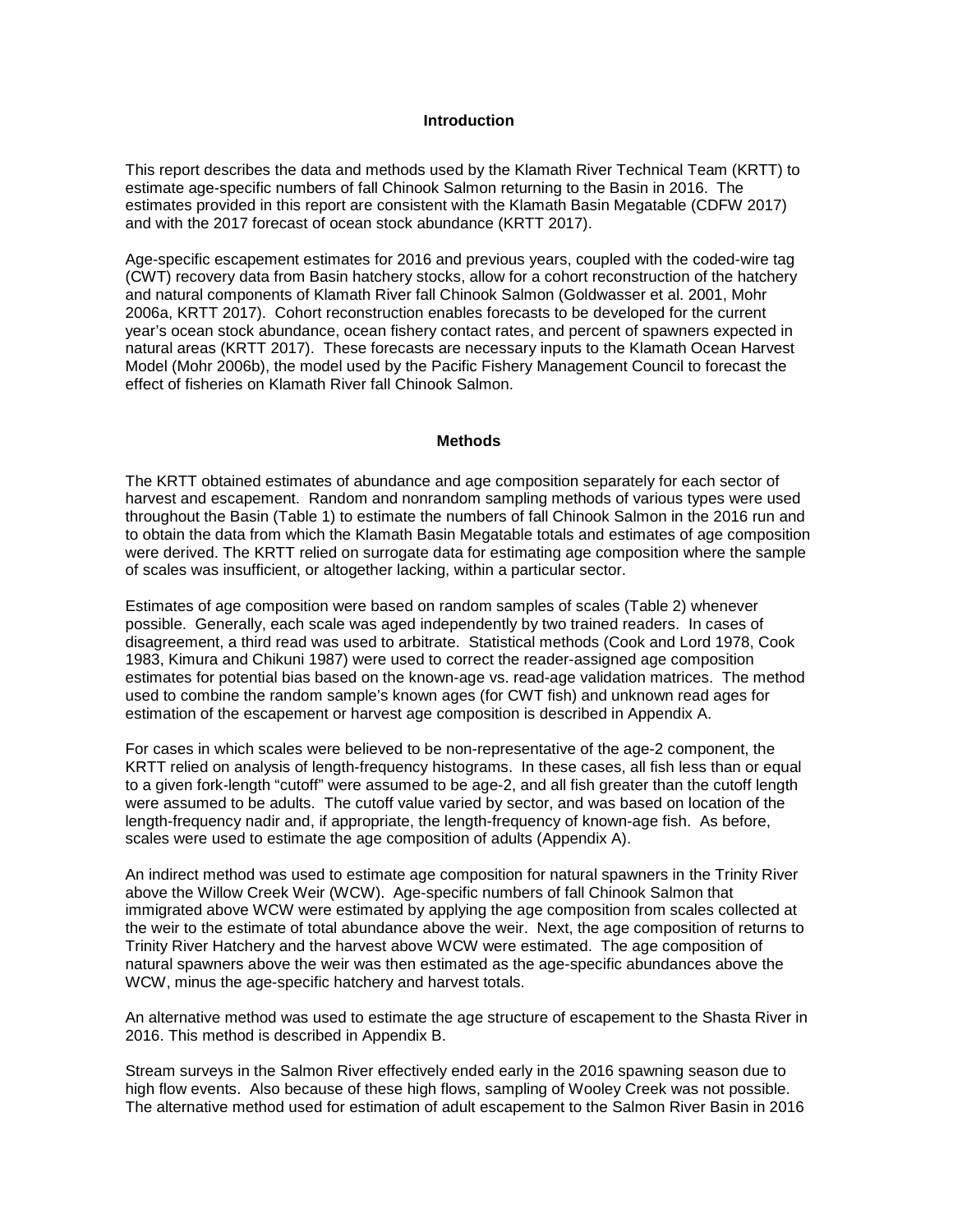is described in Appendix C.

A new method, applied by USFWS, was used to estimate the Klamath River mainstem escapement in the area from IGH to the Shasta River. This method is described in Appendix D.

The specific protocols used to develop estimates of age composition for each sector are provided in Table 3. A summary of the KRTT minutes specific to each sector is given in Appendix E for the Klamath River and Appendix F for the Trinity River.

#### **Results**

A total of 3,500 scales from 16 different sectors were aged for this analysis (Table 2). Of these, 221 were from known-age CWT fish. Known-age scales provide a direct check, or "validation", of accuracy of the scale-based age estimates (Tables 4a and 4b, Appendices G and H). Overall, the scale-based ages were generally accurate. Accuracy within the Trinity Basin was 96% for age-2 fish, 87% for age-3 fish, 100% for age-4 fish, and 100% for age-5 fish. Accuracy within the Klamath River Basin was 100% for age-2 fish, 96% for age-3 fish, 93% for age-4 fish, and 67% for age-5 fish. The statistical bias-adjustment methods employed are intended to correct for scale-reading bias, but the methods assume that the known-age versus read-age validation matrices are themselves well estimated (Kimura and Chikuni 1987).

Table 5 presents estimates of age-specific returns to Basin hatcheries and spawning grounds, as well as Basin harvest by tribal and recreational fisheries and the drop-off mortality associated with those fisheries. Table 6 displays the Table 5 estimates as proportions. Calculations underlying the results summarized in Table 5 are presented in Appendix I.

In 2016, sampling was conducted by the Yurok Tribe in the Klamath River to assess the incidence of *Ichthyophthirius multifiliis* (often referred to as Ich) in returning fish. Sampling was conducted using gill nets in a manner similar to the prosecution of their tribal fisheries. All fish caught as part of this effort were examined and killed and therefore no sampling expansion was necessary. Estimated impacts from Ich sampling include net dropoff mortality. The age structure of fish caught in Ich sampling programs in the Klamath River is reported in Table 5.

The final estimates of the 2015 Klamath Basin age composition are presented in Appendix J.

#### **List of Acronyms and Abbreviations**

| ad-clipped   | adipose fin removed                                                              |
|--------------|----------------------------------------------------------------------------------|
| <b>CDFW</b>  | California Department of Fish and Wildlife                                       |
| <b>CWT</b>   | coded-wire tag                                                                   |
| EST          | Klamath River estuary                                                            |
| FL.          | fork length                                                                      |
| HVT.         | Hoopa Valley Tribe                                                               |
| <b>IGH</b>   | Iron Gate Hatchery                                                               |
| <b>KRTAT</b> | Klamath River Technical Advisory Team                                            |
| <b>KRTT</b>  | Klamath River Technical Team                                                     |
| KT           | Karuk Tribe                                                                      |
| <b>LRC</b>   | Lower Klamath River Creel                                                        |
| <b>MKWC</b>  | Mid-Klamath Watershed Council                                                    |
| M&U          | Klamath River below Weitchpec: "middle" section (Hwy 101–Surpur Cr.) and "upper" |
|              | section (Surpur Cr.—Trinity River)                                               |
| <b>NCRC</b>  | Northern California Resource Center                                              |
| QVIR         | Quartz Valley Indian Reservation                                                 |
| <b>SCS</b>   | <b>Siskiyou County Schools</b>                                                   |
|              |                                                                                  |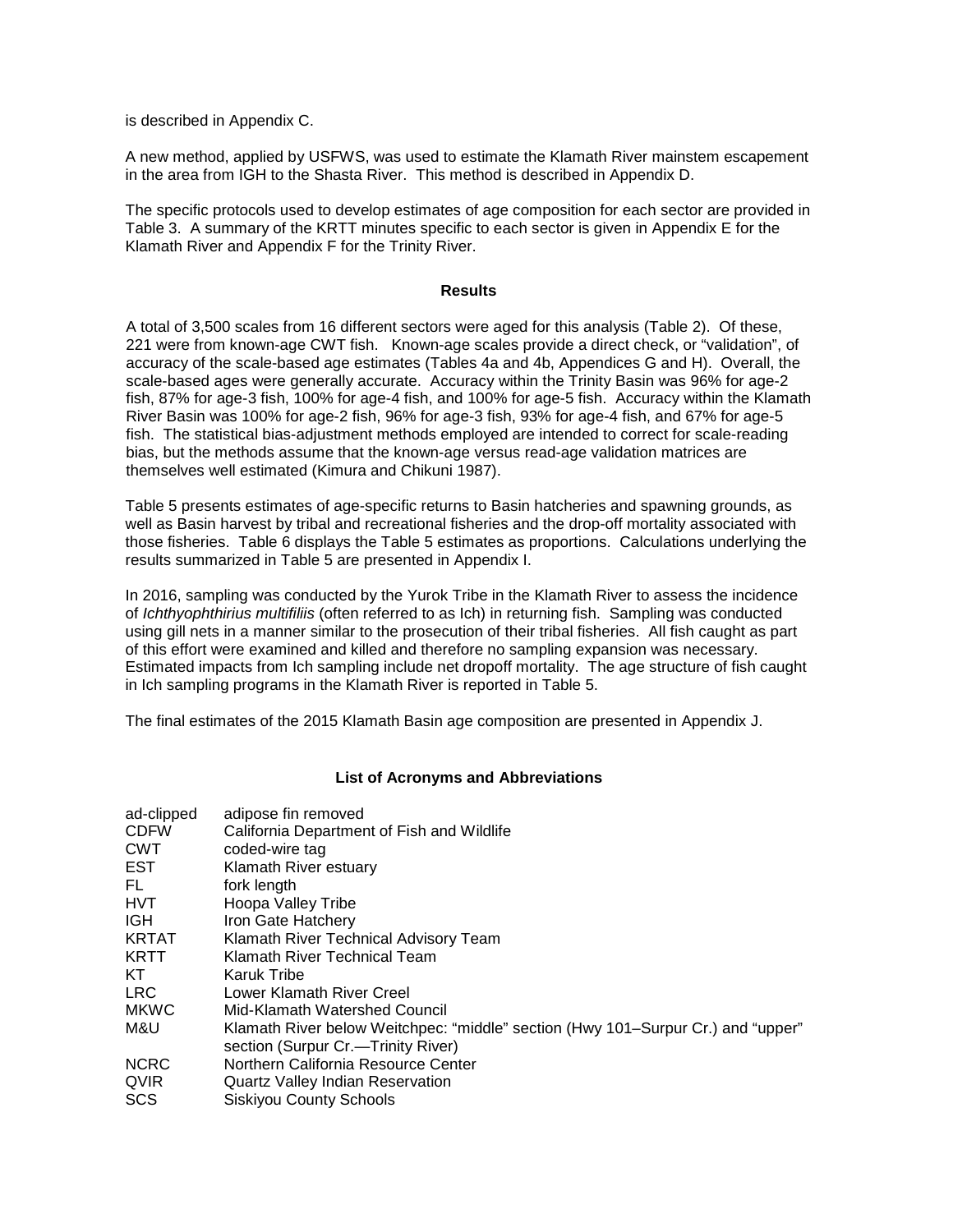| <b>SRCD</b>  | Siskiyou Resource Conservation District |
|--------------|-----------------------------------------|
| <b>SRRC</b>  | <b>Salmon River Restoration Council</b> |
| TRH          | <b>Trinity River Hatchery</b>           |
| UR TRIBS     | <b>Upper Klamath River Tributaries</b>  |
| <b>USFS</b>  | U.S. Forest Service                     |
| <b>USFWS</b> | U.S. Fish and Wildlife Service          |
| <b>WCW</b>   | <b>Willow Creek Weir</b>                |
| <b>WSP</b>   | AmeriCorps Watershed Stewards Program   |
| YT           | <b>Yurok Tribe</b>                      |
| <b>YTFP</b>  | <b>Yurok Tribal Fisheries Program</b>   |

#### **Literature Cited**

- CDFW (California Department of Fish and Wildlife). 2017. Klamath River basin fall Chinook salmon spawner escapement, in-river harvest and run-size estimates, 1978–2016. Available from W. Sinnen, CDFW, 5341 Ericson Way, Arcata, CA 95521.
- Cook, R.C. and G.E. Lord. 1978. Identification of stocks of Bristol Bay sockeye salmon, *Oncorhynchus nerka*, by evaluating scale patterns with a polynomial discriminant method. Fishery Bulletin 76:415–423.
- Cook, R.C. 1983. Simulation and application of stock composition estimators. Canadian Journal of Fisheries and Aquatic Sciences 40:2113–2118.
- Goldwasser, L., M.S. Mohr, A.M. Grover, and M.L. Palmer-Zwahlen. 2001. The supporting databases and biological analyses for the revision of the Klamath Ocean Harvest Model. Available from M.S. Mohr, National Marine Fisheries Service, 110 Shaffer Road, Santa Cruz, CA 95060.
- Kimura, D.K. and Chikuni, S. 1987. Mixtures of empirical distributions: an iterative application of the age-length key. Biometrics 43:23–35.
- KRTT (Klamath River Technical Team). 2017. Ocean abundance projections and prospective harvest levels for Klamath River fall Chinook, 2017 season. Available from the Pacific Fishery Management Council, 7700 NE Ambassador Place, Suite 101, Portland, OR 97220-1384. <http://www.pcouncil.org/salmon/background/document-library>
- Mohr, M.S. 2006a. The cohort reconstruction model for Klamath River fall Chinook salmon. Unpublished report. National Marine Fisheries Service, Santa Cruz, CA.
- Mohr, M.S. 2006b. The Klamath Ocean Harvest Model (KOHM): model specification. Unpublished report. National Marine Fisheries Service, Santa Cruz, CA.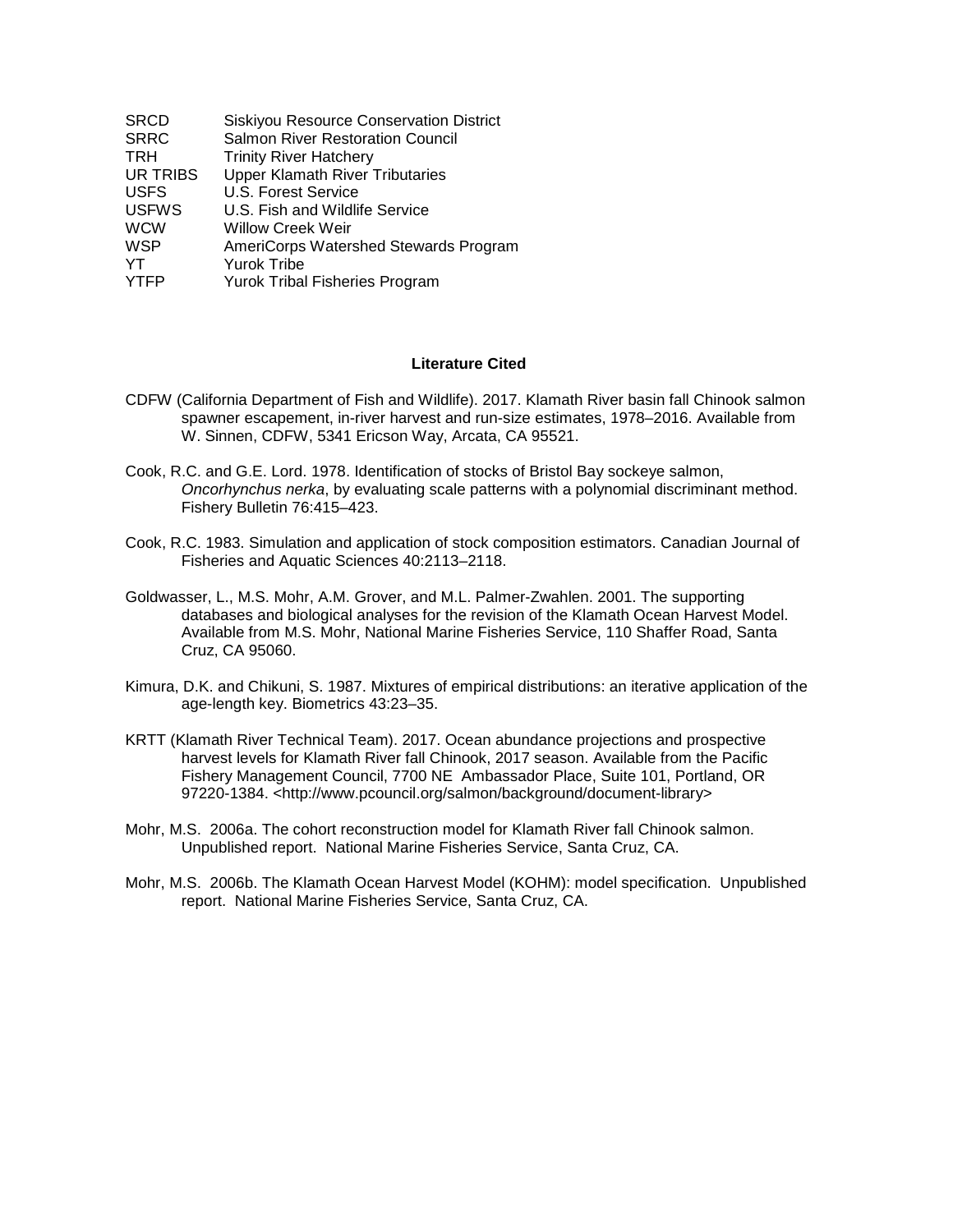#### **Klamath River Technical Team Participants**

*California Department of Fish and Wildlife*

Brett Kormos Alex Letvin Vanessa Gusman Morgan Knechtle Kenneth Lindke

*Hoopa Valley Tribe* George Kautsky Bob Campbell

*National Marine Fisheries Service* Michael O'Farrell

*U.S. Fish and Wildlife Service* Stephen Gough

*Yurok Tribe* Desma Williams

#### **Acknowledgements**

The Klamath River Technical Team thanks the following individuals for their expert assistance in compiling and reviewing the data for this report: Wade Sinnen, Sara Borok, Mary Claire Kier, Diana Chesney, Melodie Palmer-Zwahlen, Jennifer Simon, and Barry Miller of the California Department of Fish and Wildlife; LeRoy Cyr of the U.S. Forest Service; Billy Matilton of the Hoopa Valley Tribe; and Aaron David of the U.S. Fish and Wildlife Service. The Yurok Tribe and U.S. Fish and Wildlife Service performed the scale reading analysis for the Klamath River while the Hoopa Valley Tribe performed the scale reading analysis for the Trinity River. Scale collections were provided by the California Department of Fish and Wildlife, Hoopa Valley Tribe, U.S. Fish and Wildlife Service, U.S. Forest Service, and Yurok Tribe.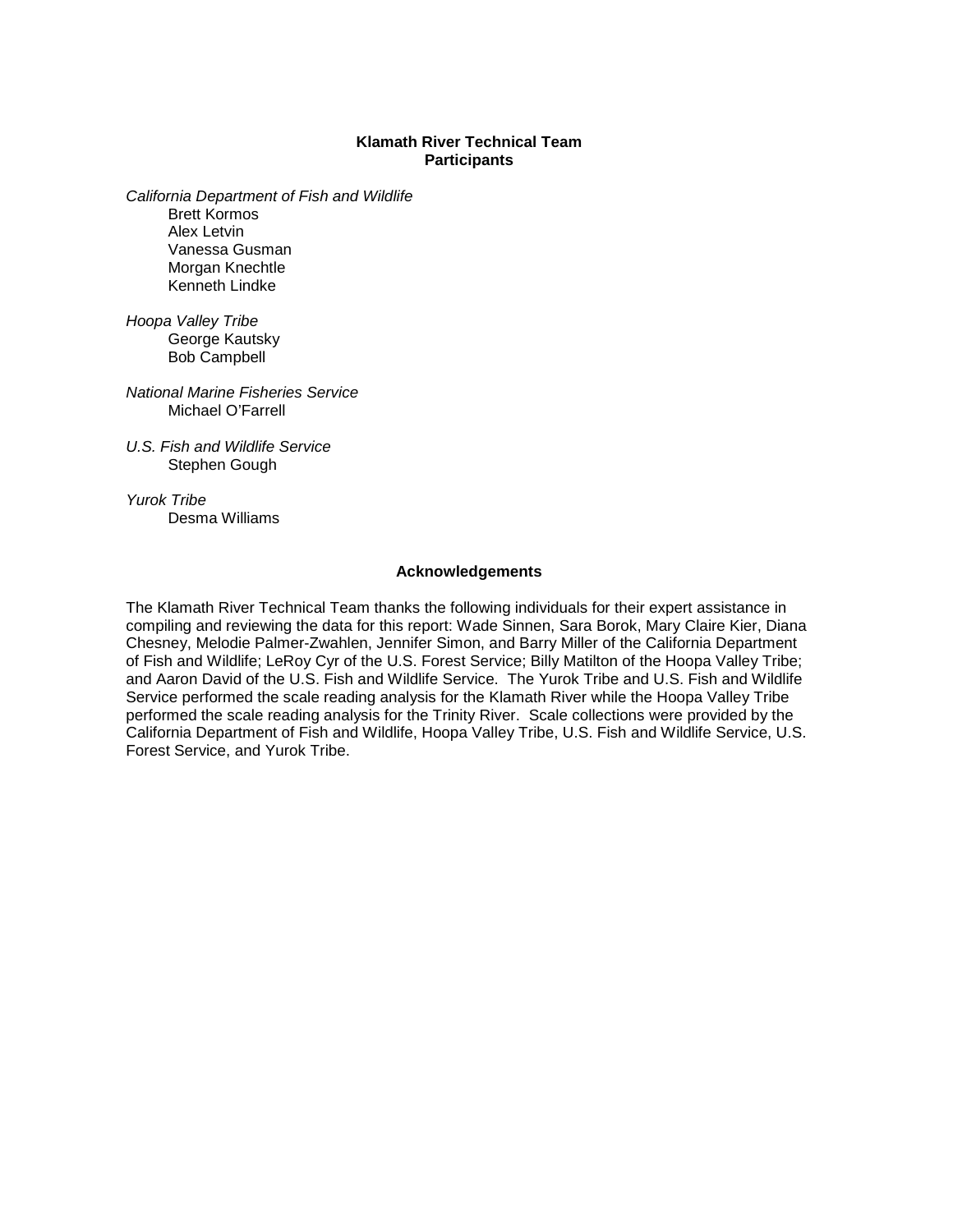#### Table 1. Estimation and sampling methods used for the 2016 Klamath River fall Chinook run assessment.

| <b>Sampling Location</b>                                            | <b>Estimation and Sampling Methods</b>                                                                                                                                                                                                                                                                                                                                                                                                                                                                                 | Agency                                          |
|---------------------------------------------------------------------|------------------------------------------------------------------------------------------------------------------------------------------------------------------------------------------------------------------------------------------------------------------------------------------------------------------------------------------------------------------------------------------------------------------------------------------------------------------------------------------------------------------------|-------------------------------------------------|
| <b>Hatchery Spawners</b>                                            |                                                                                                                                                                                                                                                                                                                                                                                                                                                                                                                        |                                                 |
| Iron Gate Hatchery (IGH)                                            | Direct count. All fish examined for fin-clips, tags, and marks. Bio-data <sup>a</sup> collected from a systematic random<br>sample of 10% of the fish. Additionally, all ad-clipped fish were bio-sampled.                                                                                                                                                                                                                                                                                                             | CDFW, WSP                                       |
| Trinity River Hatchery (TRH)                                        | Direct count. All fish examined for fin-clips, tags, and marks. Bio-data collected from a systematic random<br>sample of 20% of the fish.                                                                                                                                                                                                                                                                                                                                                                              | CDFW, HVT                                       |
| <b>Natural Spawners</b><br>Salmon River Basin                       | Redd surveys of the upper and lower mainstem and tributaries. Total redds estimated by extrapolating redds<br>counted from the first and only survey day based on historical redd deposition rate since 1998. Additionally, the<br>Wooley Creek redd count was estimated using the historical ratio of redds there versus the rest of the Salmon<br>River basin (Appendix C). Total run based on expanded redd count (2*total redd count)/(1-proportion of jacks).<br>Bio-data collected from all carcasses recovered. | CDFW, USFS, YT,<br>KT, SRRC, SCS,<br><b>WSP</b> |
| Scott River Basin                                                   | Combination ARIS acoustic and video count above weir at river mile 18 and redd survey below the weir. Total<br>run based on ARIS acoustic and video count through the weir and redd survey (Total run below the weir $=$<br>(2*total redd count)/(1-proportion jacks)). Bio-data collected from all carcasses recovered.                                                                                                                                                                                               | CDFW, QVIR,<br>USFS, KT, NCRC,<br>SRCD, WSP     |
| Shasta River Basin                                                  | Video count above weir. Bio-data collected from all carcasses upstream of video weir site, and a systematic<br>random sample of carcasses stranded on weir.                                                                                                                                                                                                                                                                                                                                                            | CDFW, WSP                                       |
| Bogus Creek Basin                                                   | Video count above weir and twice weekly direct carcass count below weir. Bio-data collected from a<br>systematic random sample (1:2) of all carcasses observed during surveys above and below weir. Additionally,<br>all ad-clipped fish were bio-sampled.                                                                                                                                                                                                                                                             | CDFW, WSP                                       |
| Klamath River mainstem (IGH to Shasta R.)                           | Hierarchical Latent Variable Model from weekly carcass surveys (Appendix D). Bio-data collected from fresh<br>carcasses.                                                                                                                                                                                                                                                                                                                                                                                               | USFWS, YT                                       |
| Klamath River mainstem (Shasta R. to Indian Cr.)                    | Weekly redd survey. Total run = $(2*total redd count)/(1-proportion jacks).$ Jacks estimated from the Klamath<br>River mainstem (IGH to Shasta R.) area scale-age data.                                                                                                                                                                                                                                                                                                                                                | USFWS, KT                                       |
| Klamath Tributaries above Trinity                                   | Periodic redd surveys. High flows precluded repeated surveys in some areas. Total run = (2*total redd<br>count)/(1-proportion jacks) + live fish observed on last day surveyed. Jacks estimated from Klamath tributary<br>scale-age data. Bio-data collected from all carcasses recovered.                                                                                                                                                                                                                             | USFS,CDFW, KT,<br>YT, SRRC, MKWC,<br>SCS, WSP   |
| <b>Blue Creek</b>                                                   | Total estimated using the single diver count completed for this year. No bio-data was collected as conditions<br>prevented recovery of any carcasses.                                                                                                                                                                                                                                                                                                                                                                  | YT                                              |
| Trinity River (mainstem above WCW)                                  | Mark-recapture (non-stratified Peterson); marks applied at WCW and recovered at TRH. All fish bio-sampled<br>and scales collected in systematic random sample (1:2). Natural spawning escapement estimated by<br>subtracting age specific estimates of hatchery returns and recreational harvest above WCW from the total run.                                                                                                                                                                                         | CDFW, HVT                                       |
| Trinity River (mainstem below WCW)                                  | No redd survey was possible due to flow conditions in 2016. Adult escapement estimated by applying the<br>average ratio of this sector to the upper Trinity River adult natural escapement for years 2001-2015 to the 2016<br>upper Trinity River adult escapement.                                                                                                                                                                                                                                                    | HVT, USFWS                                      |
| Trinity Tributaries (above Reservation; below WCW)                  | Periodic redd surveys. Total run = $(2* total redd count)/(1-proportion jacks) + live fish observed on last day)$<br>surveyed. Bio-data collected from all recovered carcasses.                                                                                                                                                                                                                                                                                                                                        | CDFW, USFS,<br>WSP                              |
| <b>Hoopa Reservation Tributaries</b>                                | Periodic redd surveys. Total run = (2*total redd count)/(1-proportion jacks). Bio-data collected from all<br>recovered carcasses.                                                                                                                                                                                                                                                                                                                                                                                      | <b>HVT</b>                                      |
| <b>Recreational Harvest</b><br>Klamath River (below Hwy 101 bridge) | Jack and adult estimates based on access point creel survey during three randomly selected days per<br>statistical week (two weekdays and one weekend day). Bio-data collected during angler interviews.                                                                                                                                                                                                                                                                                                               | <b>CDFW</b>                                     |
| Klamath River (Hwy 101 to Weitchpec)                                | Jack and adult estimates based on access point creel survey during three randomly selected days per<br>statistical week (two weekdays and one weekend day). Bio-data collected during angler interviews.                                                                                                                                                                                                                                                                                                               | <b>CDFW</b>                                     |
| Klamath River (Weitchpec to IGH)                                    | No survey. Upper Klamath adult harvest estimated using the ratio of lower river to total adult river harvest<br>during the years 1999-2002 (Appendix B). Upper river adult harvest = total adult harvest minus lower river<br>adult harvest. Total harvest = adults/(1-proportion jacks). Jacks estimated from the weighted IGH, Klamath<br>mainstem (IGH to Shasta R.), and Bogus Creek age composition data.                                                                                                         | <b>CDFW</b>                                     |
| Trinity River Basin (above WCW)                                     | Jack and adult harvest estimates based on estimated harvest rates from angler return of reward and non-<br>reward tags applied at WCW.                                                                                                                                                                                                                                                                                                                                                                                 | CDFW, HVT                                       |
| Trinity River Basin (below WCW)                                     | Roving access creel survey during three randomly selected days per statistical week stratified by weekdays (M-<br>Th) and weekend (F-Su) days (1 weekday and 2 weekend). Bio-data collected during angler interviews.                                                                                                                                                                                                                                                                                                  | <b>HVT</b>                                      |
| <b>Tribal Harvest</b>                                               |                                                                                                                                                                                                                                                                                                                                                                                                                                                                                                                        |                                                 |
| Klamath River (below Hwy 101)                                       | Daily harvest estimates based on effort and catch-per-effort surveys. Bio-data collected during net harvest and<br>buying station interviews.                                                                                                                                                                                                                                                                                                                                                                          | YT                                              |
| Klamath River (Hwy 101 to Trinity mouth)                            | Daily harvest estimates based on effort and catch-per-effort surveys. Bio-data collected during net harvest<br>interviews.                                                                                                                                                                                                                                                                                                                                                                                             | YT                                              |
| Trinity River (Hoopa Reservation)                                   | Effort and catch-per-effort surveys during four randomly selected days per statistical week. Bio-data collected<br>during net harvest interviews.                                                                                                                                                                                                                                                                                                                                                                      | <b>HVT</b>                                      |
| <b>Fishery Dropoff Mortality</b>                                    |                                                                                                                                                                                                                                                                                                                                                                                                                                                                                                                        |                                                 |
| Recreational Angling Dropoff Mortality 2.04%                        | Not directly estimated. Assumed rate relative to fishery impacts = .02; relative to fishery harvest = .02/(1-.02).                                                                                                                                                                                                                                                                                                                                                                                                     | <b>KRTAT</b>                                    |
| Tribal Net Dropoff Mortality 8.7%                                   | Not directly estimated. Assumed rate relative to fishery impacts = .08; relative to fishery harvest = .08/(1-.08).                                                                                                                                                                                                                                                                                                                                                                                                     | <b>KRTAT</b>                                    |

<sup>a</sup> Bio-data generally includes: fork length, scale, sex, tags or marks, and CWT recovery from dead ad-clipped fish.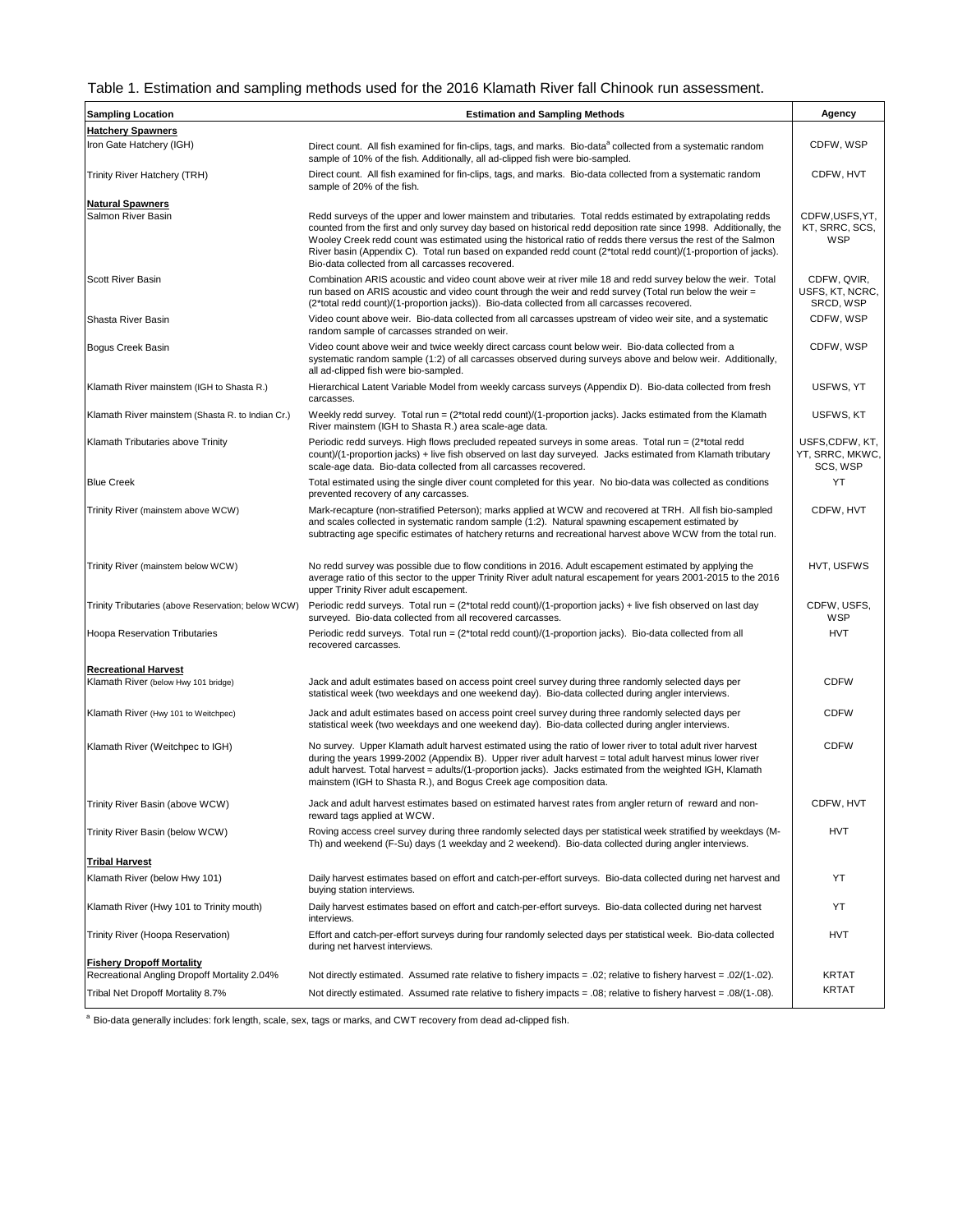|                                        | Aged                                             |                |                |                                  |              |
|----------------------------------------|--------------------------------------------------|----------------|----------------|----------------------------------|--------------|
|                                        | Unknown-age <sup>a</sup> Known-age <sup>b/</sup> |                | Total          | Total<br>Collected <sup>c/</sup> |              |
| <b>Sampling Location</b>               |                                                  |                |                |                                  | Agency       |
| <b>Hatchery Spawners</b>               |                                                  |                |                |                                  |              |
| Iron Gate Hatchery (IGH)               | 203                                              | 24             | 227            | 285                              | <b>CDFW</b>  |
| <b>Trinity River Hatchery (TRH)</b>    | 220                                              | 82             | 302            | 306                              | <b>HVT</b>   |
| <b>Natural Spawners</b>                |                                                  |                |                |                                  |              |
| Salmon River Carcass Survey            | 21                                               | $\mathbf 0$    | 21             | 22                               | <b>CDFW</b>  |
| <b>Scott River Carcass Survey</b>      | 153                                              | $\mathbf 0$    | 153            | 163                              | <b>CDFW</b>  |
| <b>Shasta River Carcass</b>            | 53                                               | 1              | 54             | 54                               | <b>CDFW</b>  |
| <b>Bogus Creek</b>                     | 103                                              | 13             | 116            | 126                              | <b>CDFW</b>  |
| Klamath River mainstem                 | 228                                              | 13             | 241            | 250                              | <b>USFWS</b> |
| <b>Upper Klamath River tributaries</b> | 33                                               | $\overline{0}$ | 33             | 33                               | <b>USFS</b>  |
| <b>Blue Creek Snorkel</b>              | $\Omega$                                         | $\mathbf 0$    | $\overline{0}$ | $\overline{0}$                   | YT           |
| <b>Willow Creek Weir</b>               | 147                                              | 9              | 156            | 158                              | CDFW, HVT    |
| <b>Lower Trinity River Carcass</b>     | $\mathbf 0$                                      | $\Omega$       | 0              | $\overline{0}$                   | <b>HVT</b>   |
| Hoopa Reservation tributaries          | 1                                                | $\mathbf{0}$   | 1              | 1                                | <b>HVT</b>   |
| <b>Other Trinity River tributaries</b> | 1                                                | $\mathbf{0}$   | 1              | 1                                | <b>USFS</b>  |
| <b>Recreational Harvest</b>            |                                                  |                |                |                                  |              |
| Lower Klamath River Creel              | 219                                              | 1              | 220            | 221                              | <b>CDFW</b>  |
| <b>Lower Trinity River Creel</b>       | 6                                                | $\mathbf 0$    | 6              | $6\phantom{1}$                   | <b>HVT</b>   |
| <b>Tribal Harvest</b>                  |                                                  |                |                |                                  |              |
| Klamath River (below Hwy 101)          | 1,151                                            | 50             | 1,201          | 1,225                            | YT           |
| Klamath River (Hwy 101 to Trinity R)   | 546                                              | 10             | 556            | 580                              | YT           |
| Trinity River (Hoopa Reservation)      | 194                                              | 18             | 212            | 213                              | <b>HVT</b>   |
| <b>TOTAL</b>                           | 3,279                                            | 221            | 3,500          | 3,644                            |              |

Table 2. Scale sampling locations and numbers of scales collected for the 2016 Klamath Basin fall Chinook age-composition assessment.

a/ Scales from non-ad-clipped fish and ad-clipped fish without CWTs, mounted and read.

b/ Scales from all mounted and aged ad-clipped CWT fish; non-random CWT fish used for validation but not age composition.

c/ Scales collected from the area.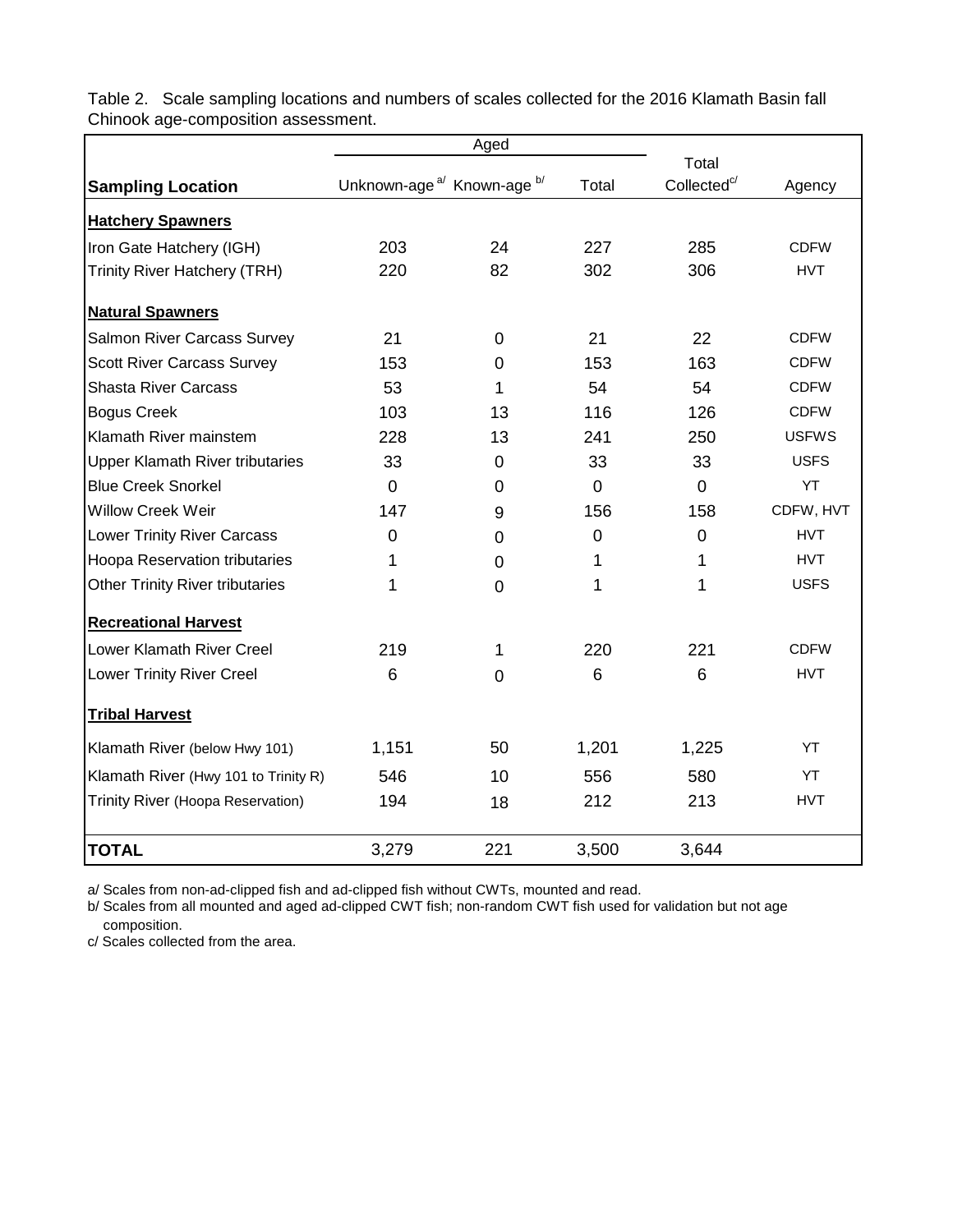### Table 3. Age-composition methods used for the 2016 Klamath Basin fall Chinook run assessment.

| <b>Sampling Location</b>                         | <b>Age Composition Method</b>                                                                                                                                                                               |  |  |  |  |
|--------------------------------------------------|-------------------------------------------------------------------------------------------------------------------------------------------------------------------------------------------------------------|--|--|--|--|
| <b>Hatchery Spawners</b>                         |                                                                                                                                                                                                             |  |  |  |  |
| Iron Gate Hatchery (IGH)                         | Jack/adult structure from scale-age analysis.                                                                                                                                                               |  |  |  |  |
| Trinity River Hatchery (TRH)                     | Jack/adult structure from scale-age analysis.                                                                                                                                                               |  |  |  |  |
| <b>Natural Spawners</b>                          |                                                                                                                                                                                                             |  |  |  |  |
| Salmon River Basin                               | Surrogate: jacks estimated from Klamath tributaries (above Trinity R.). Adults<br>estimated using scale-age analysis from this area.                                                                        |  |  |  |  |
| <b>Scott River Basin</b>                         | Jack/adult structure from scale-age analysis.                                                                                                                                                               |  |  |  |  |
| Shasta River Basin                               | Jacks estimated as per Appendix B. Adult structure from scale-age analysis.                                                                                                                                 |  |  |  |  |
| Bogus Creek Basin                                | Jack/adult structure from scale-age analysis.                                                                                                                                                               |  |  |  |  |
| Klamath River mainstem (IGH to Shasta R.)        | Jack/adult structure from scale-age analysis.                                                                                                                                                               |  |  |  |  |
| Klamath River mainstem (Shasta R. to Indian Cr.) | Surrogate: Klamath mainstem (IGH to Shasta R.) age structure.                                                                                                                                               |  |  |  |  |
| Klamath tributaries (above Trinity R.)           | Jack/adult structure from scale-age analysis.                                                                                                                                                               |  |  |  |  |
| <b>Blue Creek</b>                                | Jacks estimated through direct observation. Adult surrogate: structure from un-<br>weighted average estimated for this sector in years 2011-2015.                                                           |  |  |  |  |
| Trinity River (above WCW)                        | Jack/adult structure derived from subtracting age-specific TRH counts and<br>recreational harvest estimate above WCW from the age-specific total run<br>estimate above WCW derived from scale-age analysis. |  |  |  |  |
| Trinity River (mainstem below WCW)               | Surrogate: jack/adult structure from Trinity River (above WCW).                                                                                                                                             |  |  |  |  |
| Trinity Tributaries (above Reservation to WCW)   | Surrogate: jack/adult structure from Trinity River (above WCW).                                                                                                                                             |  |  |  |  |
| <b>Hoopa Reservation Tributaries</b>             | Surrogate: jack/adult structure from Trinity River (above WCW).                                                                                                                                             |  |  |  |  |
| <b>Recreational Harvest</b>                      |                                                                                                                                                                                                             |  |  |  |  |
| Klamath River (below Hwy 101 bridge)             | Jack/adult structure from scale-age analysis.                                                                                                                                                               |  |  |  |  |
| Klamath River (Hwy 101 to Weitchpec)             | Jack/adult structure from scale-age analysis.                                                                                                                                                               |  |  |  |  |
| Klamath River (Weitchpec to IGH)                 | Surrogate: IGH, Bogus Creek, and Klamath River mainstem (IGH to Shasta R.)<br>weighted age composition.                                                                                                     |  |  |  |  |
| Trinity River Basin (above WCW)                  | Jack component based on estimated jack harvest rate and total jack run<br>estimate. Adult surrogate: age composition from Trinity River recreational<br>harvest below WCW.                                  |  |  |  |  |
| Trinity River Basin (below WCW)                  | Jack/adult structure from scale-age analysis.                                                                                                                                                               |  |  |  |  |
| <b>Tribal Harvest</b>                            |                                                                                                                                                                                                             |  |  |  |  |
| Klamath River (below Hwy 101)                    | Jack/adult structure from scale-age analysis.                                                                                                                                                               |  |  |  |  |
| Klamath River (Hwy 101 to Trinity mouth)         | Jack/adult structure from scale-age analysis.                                                                                                                                                               |  |  |  |  |
| Trinity River (Hoopa Reservation)                | Jack/adult structure from scale-age analysis.                                                                                                                                                               |  |  |  |  |
| <b>Ich Disease Monitoring</b>                    |                                                                                                                                                                                                             |  |  |  |  |
| Klamath River (Yurok Reservation)                | Surrogate: jack/adult structure from Tribal harvest Klamath River (Hwy 101 to<br>Trinity mouth).                                                                                                            |  |  |  |  |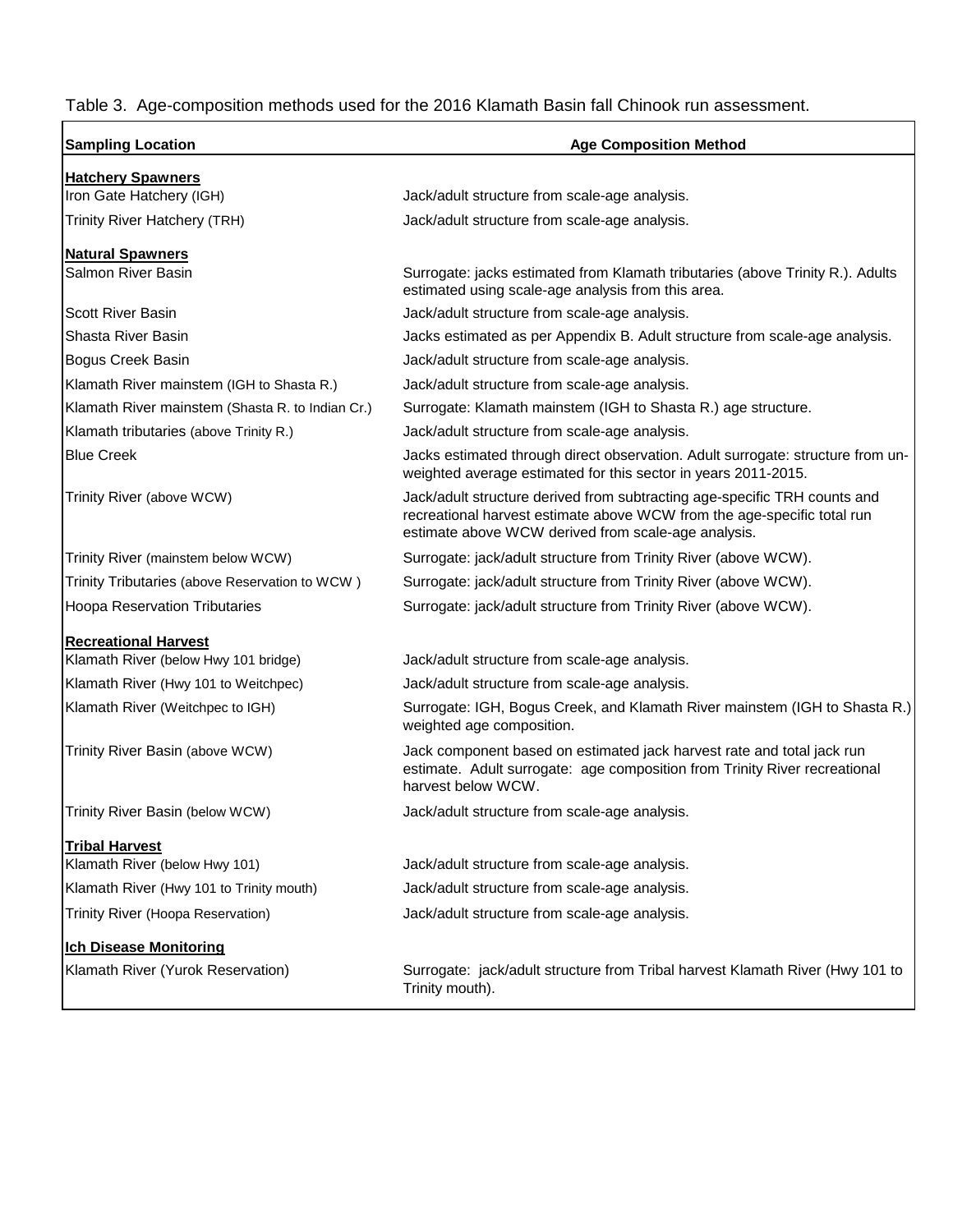| Number     |       |      | Known Age      |      |      |       |
|------------|-------|------|----------------|------|------|-------|
|            |       | 2    | 3              | 4    | 5    |       |
|            | 2     | 14   | $\overline{2}$ | ∩    |      |       |
| Read       | 3     | O    | 132            | 10   |      |       |
| Age        | 4     | ( )  | 3              | 127  |      |       |
|            | 5     | Ⴖ    | ი              | O    | 2    | Total |
|            | Total | 14   | 137            | 137  | 3    | 291   |
|            |       |      |                |      |      |       |
| Percentage |       |      | Known Age      |      |      |       |
|            |       | 2    | 3              | 4    | 5    |       |
|            | 2     | 1.00 | 0.01           | 0.00 | 0.00 |       |
| Read       | 3     | 0.00 | 0.96           | 0.07 | 0.33 |       |
| Age        | 4     | 0.00 | 0.02           | 0.93 | 0.00 |       |
|            | 5     | 0.00 | 0.00           | 0.00 | 0.67 |       |
|            | Total | 1.00 | 1.00           | 1.00 | 1.00 |       |
|            |       |      |                |      |      |       |

**Table 4a. 2016 Klamath River Basin scale validation matrices.**

# **Table 4b. 2015 Trinity River Basin scale validation matrices.**

| <b>Number</b> |       |                | Known Age |      |      |       |
|---------------|-------|----------------|-----------|------|------|-------|
|               |       | $\overline{2}$ | З         | 4    | 5    |       |
|               | 2     | 27             | 0         | 0    |      |       |
| Read          | 3     |                | 47        | 0    |      |       |
| Age           | 4     | ( )            |           | 27   |      |       |
|               | 5     | U              |           | O    |      | Total |
|               | Total | 28             | 54        | 27   | 1    | 110   |
| Percentage    |       |                | Known Age |      |      |       |
|               |       | $\overline{2}$ | 3         | 4    | 5    |       |
|               | 2     | 0.96           | 0.00      | 0.00 | 0.00 |       |
| Read          | 3     | 0.04           | 0.87      | 0.00 | 0.00 |       |
| Age           | 4     | 0.00           | 0.13      | 1.00 | 0.00 |       |
|               | 5     | 0.00           | 0.00      | 0.00 | 1.00 |       |
|               | Total | 1.00           | 1.00      | 1.00 | 0.00 |       |
|               |       |                |           |      |      |       |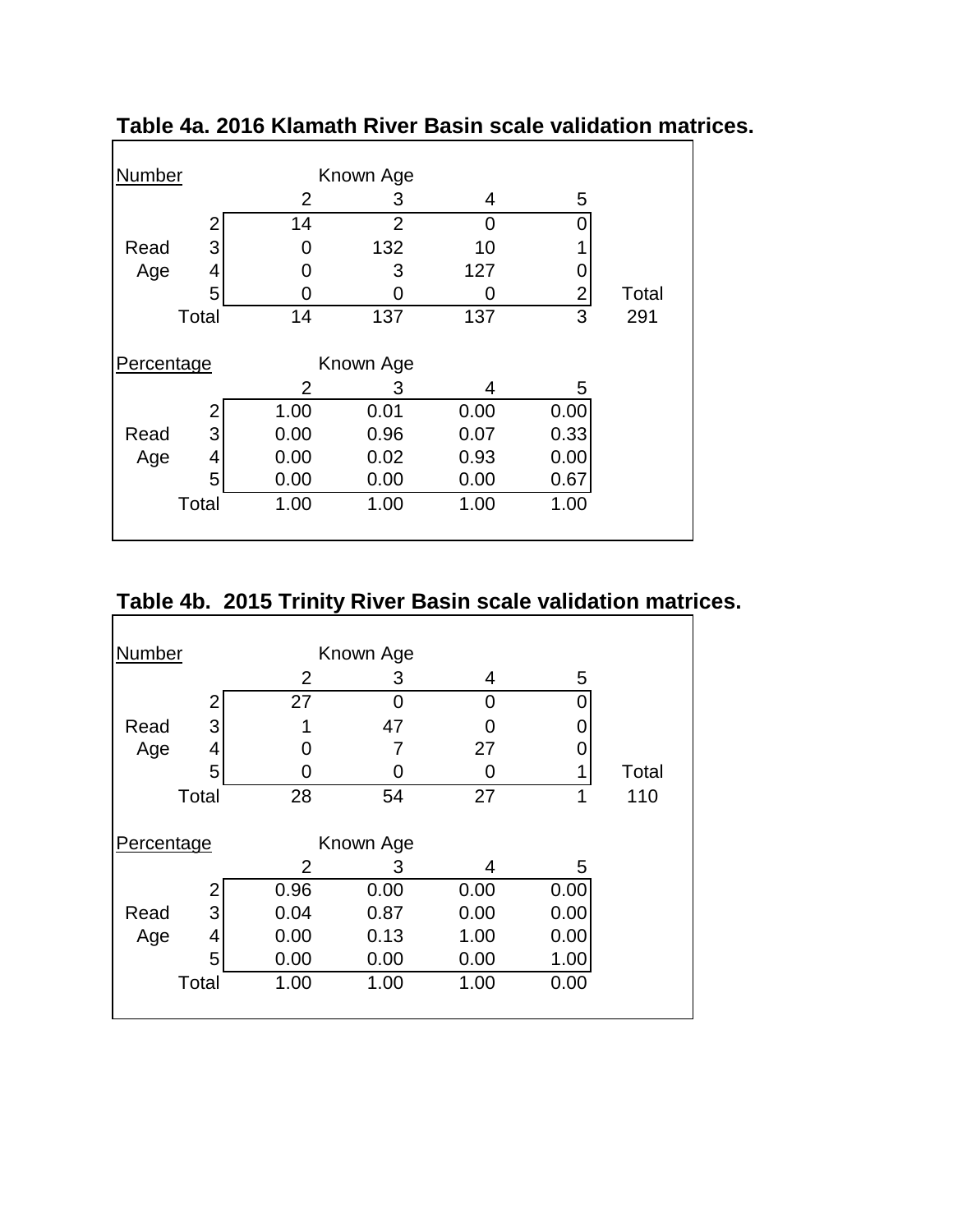# Table 5. Age composition of the 2016 Klamath Basin fall Chinook run.

|                                                                           |                         |             | <b>AGE</b>   |                | Total         | Total                  |
|---------------------------------------------------------------------------|-------------------------|-------------|--------------|----------------|---------------|------------------------|
| <b>Escapement &amp; Harvest</b>                                           | $\overline{c}$          | 3           | 4            | 5              | Adults        | Run                    |
|                                                                           |                         |             |              |                |               |                        |
| <b>Hatchery Spawners</b><br>Iron Gate Hatchery (IGH)                      | 151                     | 1,683       | 715          | 38             | 2,436         | 2,587                  |
| Trinity River Hatchery (TRH)                                              | 401                     | 722         | 412          | 8              | 1,142         | 1,543                  |
| <b>Hatchery Spawner subtotal</b>                                          | 552                     | 2,405       | 1,127        | 46             | 3,578         | 4,130                  |
|                                                                           |                         |             |              |                |               |                        |
| <b>Natural Spawners</b>                                                   |                         |             |              |                |               |                        |
| Salmon River Basin                                                        | 26                      | 676         | 356          | 0              | 1,032         | 1,058                  |
| <b>Scott River Basin</b>                                                  | 139                     | 1           | 1,375        | 0              | 1,376         | 1,515                  |
| Shasta River Basin                                                        | 135                     | 536         | 2,218        | 0              | 2,754         | 2,889                  |
| <b>Bogus Creek Basin</b>                                                  | 38                      | 245         | 585          | 0              | 830           | 868                    |
| Klamath River mainstem (IGH to Shasta R)                                  | 38                      | 236         | 471          | 1              | 708           | 746                    |
| Klamath River mainstem (Shasta R to Indian Cr)                            | 121                     | 732         | 1,462        | 0              | 2,194         | 2,315                  |
| Klamath Tributaries (above Trinity River)                                 | 30                      | 234         | 919          | 52             | 1,205         | 1,235                  |
| <b>Blue Creek</b>                                                         | 27                      | 42          | 210          | 12             | 264           | 291                    |
| <b>Klamath Basin subtotal</b>                                             | 554                     | 2,702       | 7,596        | 65             | 10,363        | 10,917                 |
| Trinity River (mainstem above WCW)                                        | 1,260                   | 1,936       | 1,340        | 76             | 3,352         | 4,612                  |
| Trinity River (mainstem below WCW)                                        | 35                      | 53          | 37           | 2              | 92            | 127                    |
| Trinity Tributaries (above Reservation; below WCW)                        | 21                      | 31          | 22           | $\overline{c}$ | 55            | 76                     |
| Hoopa Reservation tributaries                                             | 24                      | 36          | 25           | $\overline{1}$ | 62            | 86                     |
| <b>Trinity Basin subtotal</b>                                             | 1,340                   | 2,056       | 1,424        | 81             | 3,561         | 4,901                  |
| <b>Natural Spawners subtotal</b>                                          | 1,894                   | 4,758       | 9,020        | 146            | 13,924        | 15,818                 |
|                                                                           |                         |             |              |                |               |                        |
| <b>Total Spawner Escapement</b>                                           | 2,446                   | 7,163       | 10,147       | 192            | 17,502        | 19,948                 |
|                                                                           |                         |             |              |                |               |                        |
| <b>Recreational Harvest</b>                                               |                         |             |              |                |               |                        |
| Klamath River (below Hwy 101 bridge)                                      | 31                      | 129         | 672          | 0              | 801           | 832                    |
| Klamath River (Hwy 101 to Weitchpec)                                      | 91                      | 15          | 3            | 6              | 24            | 115                    |
| Klamath River (Weitchpec to IGH)                                          | 24                      | 227         | 185          | 4              | 416           | 440                    |
| Trinity River Basin (above WCW)                                           | 0                       | 34          | 6            | 0              | 40            | 40                     |
| Trinity River Basin (below WCW)                                           | 15                      | 25          | 4            | 0              | 29            | 44                     |
| <b>Subtotals</b>                                                          | 161                     | 430         | 870          | 10             | 1,310         | 1,471                  |
|                                                                           |                         |             |              |                |               |                        |
| <b>Tribal Harvest</b>                                                     |                         |             |              |                |               |                        |
| Klamath River (below Hwy 101)                                             | 121                     | 413         | 2,611        | 161            | 3,185         |                        |
| Klamath River (Hwy 101 to Trinity mouth)                                  | 19                      | 163         | 977          | 84             | 1,224         | 3,306<br>1,243         |
| Trinity River (Hoopa Reservation)<br><b>Subtotals</b>                     | 20<br>160               | 341<br>917  | 378<br>3,966 | 31<br>276      | 750<br>5,159  | 770<br>5,319           |
|                                                                           |                         |             |              |                |               |                        |
| <b>Total Harvest</b>                                                      | 321                     | 1,347       | 4,836        | 286            | 6,469         |                        |
| <b>Totals</b>                                                             |                         |             |              |                |               |                        |
| <b>Harvest and Escapement</b>                                             | 2,767                   | 8,510       | 14,983       | 478            | 23,971        | 26,738                 |
| Recreational Angling Dropoff Mortality 2.04%                              | 3                       | 9           | 18           | 0              | 27            | 30                     |
| Tribal Net Dropoff Mortality 8.7%*                                        | 14                      | 81          | 353          | 24             | 458           | 472                    |
| Klamath River Ich disease testing (Yurok Tribe)<br><b>Total River Run</b> | $\overline{c}$<br>2,786 | 15<br>8,615 | 89<br>15,443 | 7<br>509       | 111<br>24,567 | 6,790<br>113<br>27,353 |

\* Net drop-off mortality includes fish collected by tribes for Ich testing.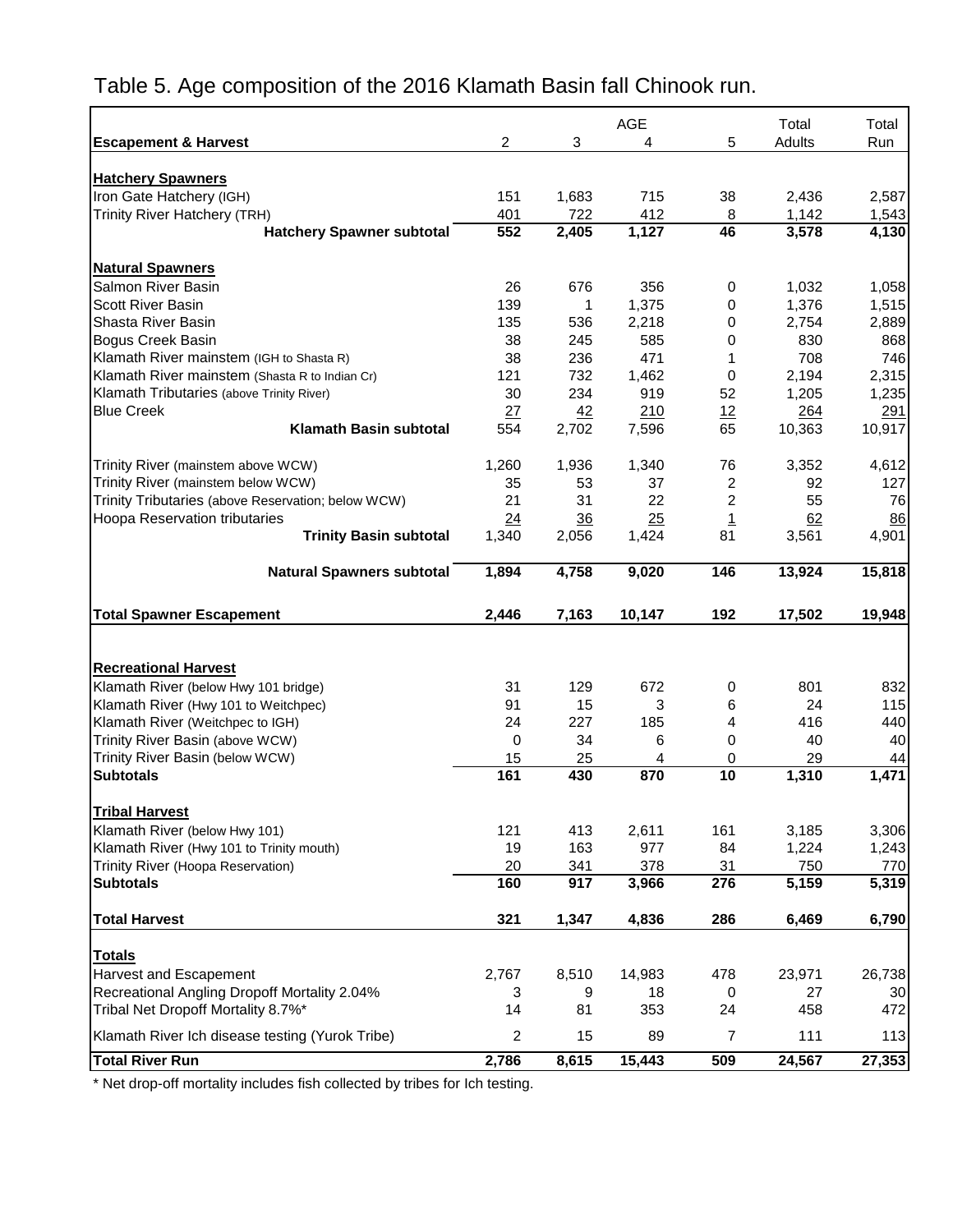|                                                |                |              | <b>AGE</b>   |              |
|------------------------------------------------|----------------|--------------|--------------|--------------|
| <b>Escapement &amp; Harvest</b>                | $\overline{2}$ | 3            | 4            | 5            |
|                                                |                |              |              |              |
| <b>Hatchery Spawners</b>                       |                |              |              |              |
| Iron Gate Hatchery (IGH)                       | 0.06           | 0.65         | 0.28         | 0.01         |
| Trinity River Hatchery (TRH)                   | 0.26           | 0.47         | 0.27         | 0.01         |
| <b>Hatchery Spawner subtotal</b>               | 0.13           | 0.58         | 0.27         | 0.01         |
|                                                |                |              |              |              |
| <b>Natural Spawners</b><br>Salmon River Basin  | 0.02           |              |              |              |
| <b>Scott River Basin</b>                       | 0.09           | 0.64<br>0.00 | 0.34<br>0.91 | 0.00<br>0.00 |
| Shasta River Basin                             | 0.05           | 0.19         | 0.77         | 0.00         |
| Bogus Creek Basin                              | 0.04           | 0.28         | 0.67         | 0.00         |
| Klamath River mainstem (IGH to Shasta R)       | 0.05           | 0.32         | 0.63         | 0.00         |
| Klamath River mainstem (Shasta R to Indian Cr) | 0.05           | 0.32         | 0.63         | 0.00         |
| Klamath tributaries (above Reservation)        | 0.02           | 0.19         | 0.74         | 0.04         |
| <b>Yurok Reservation tributaries</b>           | 0.09           | 0.14         | 0.72         | 0.04         |
| <b>Klamath Basin subtotal</b>                  | 0.05           | 0.25         | 0.70         | 0.01         |
|                                                |                |              |              |              |
| Trinity River (mainstem above WCW)             | 0.27           | 0.42         | 0.29         | 0.02         |
| Trinity River (mainstem below WCW)             | 0.28           | 0.42         | 0.29         | 0.02         |
| Trinity tributaries (above Reservation)        | 0.28           | 0.41         | 0.29         | 0.03         |
| Hoopa Reservation tributaries                  | 0.28           | 0.42         | 0.29         | 0.01         |
| <b>Trinity Basin subtotal</b>                  | 0.27           | 0.42         | 0.29         | 0.02         |
| <b>Natural Spawners subtotal</b>               | 0.12           | 0.30         | 0.57         | 0.01         |
|                                                |                |              |              |              |
| <b>Total Spawner Escapement</b>                | 0.12           | 0.36         | 0.51         | 0.01         |
|                                                |                |              |              |              |
|                                                |                |              |              |              |
| <b>Recreational Harvest</b>                    |                |              |              |              |
| Klamath River (below Hwy 101 bridge)           | 0.04           | 0.16         | 0.81         | 0.00         |
| Klamath River (Hwy 101 to Weitchpec)           | 0.79           | 0.13         | 0.03         | 0.05         |
| Klamath River (Weitchpec to IGH)               | 0.05           | 0.52         | 0.42         | 0.01         |
| Trinity River Basin (above WCW)                | 0.00           | 0.85         | 0.15         | 0.00         |
| Trinity River Basin (below WCW)                | 0.34           | 0.57         | 0.09         | 0.00         |
| <b>Subtotals</b>                               | 0.11           | 0.29         | 0.59         | 0.01         |
| <b>Tribal Harvest</b>                          |                |              |              |              |
| Klamath River (below Hwy 101)                  | 0.04           | 0.12         | 0.79         | 0.05         |
| Klamath River (Hwy 101 to Trinity mouth)       | 0.02           | 0.13         | 0.79         | 0.07         |
| Trinity River (Hoopa Reservation)              | 0.03           | 0.44         | 0.49         | 0.04         |
| <b>Subtotals</b>                               | 0.03           | 0.17         | 0.75         | 0.05         |
|                                                |                |              |              |              |
| <b>Total Harvest</b>                           | 0.05           | 0.20         | 0.71         | 0.04         |
| <b>Totals</b>                                  |                |              |              |              |
| Harvest and Escapement                         | 0.10           | 0.32         | 0.56         | 0.02         |
| Recreational Angling Dropoff Mortality 2.04%   | 0.10           | 0.30         | 0.60         | 0.00         |
| Tribal Net Dropoff Mortality 8.7%              | 0.03           | 0.17         | 0.75         | 0.05         |
|                                                |                |              |              |              |
| <b>Total River Run</b>                         | 0.10           | 0.31         | 0.56         | 0.02         |

# Table 6: Age proportion of the 2016 Klamath Basin fall Chinook run.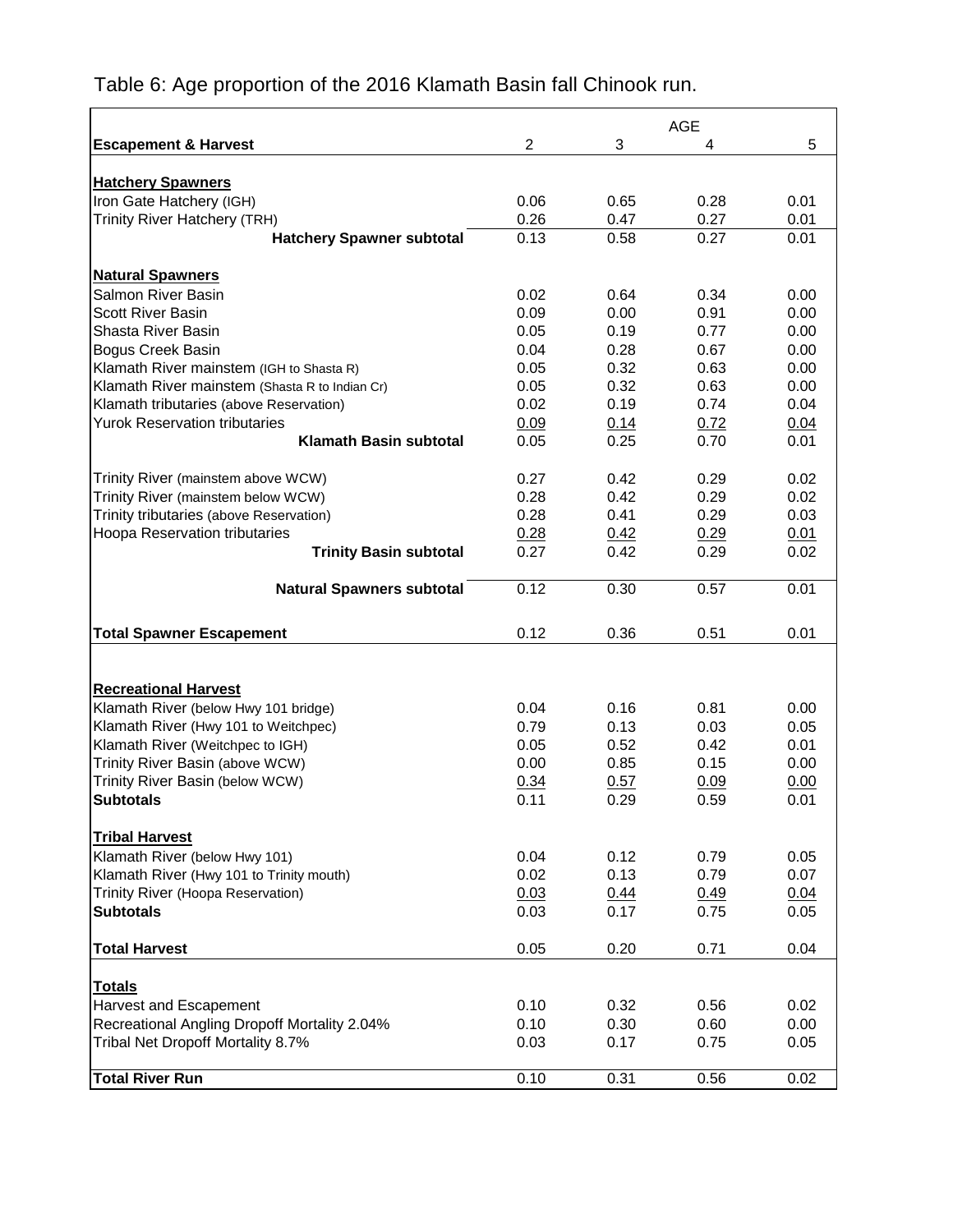# Appendix A: Estimation of escapement age-composition from a random sample containing known-age (CWT) and unknown read-age fish.

Denote the escapement at age as  $\{N_a, a = 2, 3, 4, 5\}$ ,  $N = \sum N_a$ , and for the random sample of size  $(n + m)$ fish, denote the following quantities:

- known-age fish: number at age  $\{n_a, a = 2, 3, 4, 5\}$ ,  $n = \sum n_a$ ,  $p_a = n_a / n$ .
- unknown read-age fish: number at age  $\{m_a, a = 2, 3, 4, 5\}$ ,  $m = \sum m_a$ ,  $r_a = m_a / m$ .
- bias-corrected unknown read-age proportions:  $\{r_a, a = 2, 3, 4, 5\}$ ,  $r_a = r_a + r_a + r_b$ .
- age-2 proportion as estimated by size-frequency:  $s_2$ .
- 1. Age 2–5 escapement by scales. Estimate  $N_a$  as the sample of known-age *a* fish plus the unknown age portion of the escapement times the estimated age *a* proportion (bias-corrected):

 $N_a = np_a + (N - n)r_a$ ,  $a = 2,3,4,5$ .

2. Age-2 escapement by size-frequency; age  $3-5$  escapement by scales. Estimate  $N_2$  as the total escapement times the size-frequency based estimated age-2 proportion. Estimate  $N_a$  for  $a = 3, 4, 5$  as the sample known-age *a* fish plus the unknown age portion of the adult escapement times the age *a* proportion among adults (bias-corrected):

$$
N_a = \begin{cases} N s_2, & a = 2 \\ np_a + [N(1 - s_2) - n(1 - p_2)](r_a^* / r_A^*), & a = 3, 4, 5 \end{cases}
$$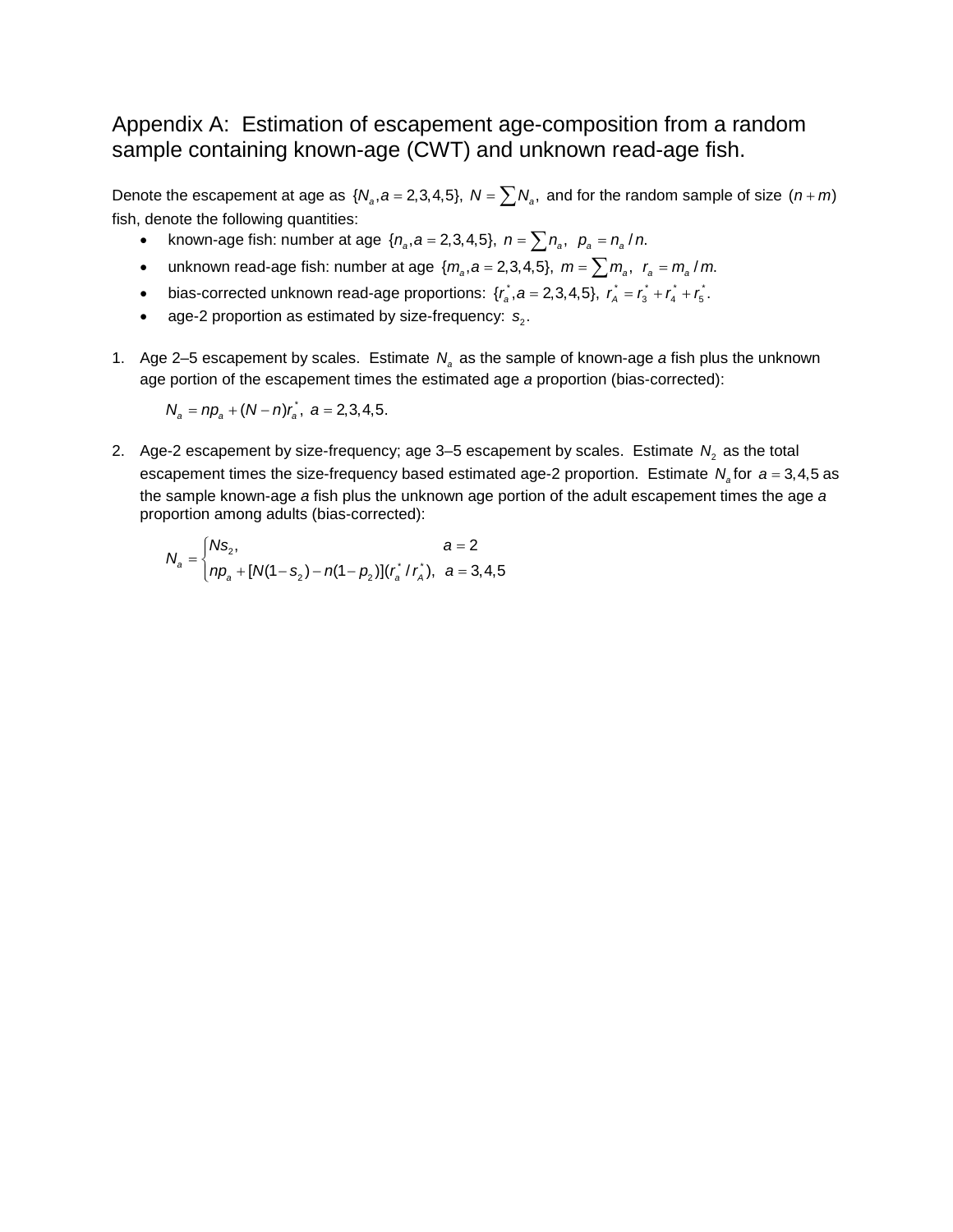## Appendix B: Shasta River escapement age composition 2016.

Age structure of the Shasta River fall Chinook Salmon run was determined using:

- 1. the estimated total number of fish passing the video weir [jacks (J) and adults (A) combined],
- 2. proportion of males among adults in the spawning ground survey,
- 3. proportion of jacks among males in the "washback" samples taken at the weir site,
- 4. adult scales collected in the spawning survey.

A total of *N =* 2,889 fall Chinook salmon were estimated to have passed the weir in 2016. Data from the spawning ground surveys included no jacks and was deemed by the KRTT to be unrepresentative of the true number of jacks in the Shasta River. A single jack carcass was sampled at the weir from carcasses that accumulated at the upstream side (washback samples).

The KRTT elected to utilize an age composition estimation method, developed in 2006 (KRTAT 2007), to partition the run using data collected from the spawning ground survey and weir washbacks. The proportion of males among adults, *P*(*M|A*), was estimated using the spawning ground survey. There were 20 adult males from the total adult sample of 37 taken in the spawning ground survey, yielding *P*(*M|A*) *=*  0.5405. The proportion of jacks among males, *P*(*J|M*), was estimated from the sampled washbacks. There was 1 jack among the 12 male Chinook in the sampled washbacks, yielding *P*(*J|M*) = 0.0833. The equations below were then used to partition the total run (*N*) into jacks and adults. Following that, the age composition of adults was estimated using the age proportions derived from the spawning ground survey.

1. Estimate the proportion of males in the run,

$$
P(M) = \frac{P(M|A)}{1 - P(J|M)[1 - P(M|A)]} = \frac{0.5405}{1 - [0.0833 \times (1 - 0.5405)]} = 0.5620,
$$

based on the following relationship:

$$
P(M|A) = \frac{P(M,A)}{P(A)} = \frac{P(M) - P(J)}{1 - P(J)} = \frac{P(M) - P(J|M)P(M)}{1 - P(J|M)P(M)}.
$$

2. Estimate the proportion of jacks in the run:

$$
P(J) = P(M) \times P(J|M) = 0.5620 \times 0.0833 = 0.0468.
$$

3. Estimate the number of jacks in the run:

$$
J = N \times P(J) = 2,889 \times 0.0468 = 135.
$$

4. Estimate the adult run:

$$
A = N - J = 2,889 - 135 = 2,754.
$$

#### **Reference**

KRTAT (Klamath River Technical Advisory Team). 2007. Klamath River fall Chinook age-specific escapement , river harvest, and run size estimates, 2006 run. Available from the Pacific Fishery Management Council, 7700 NE Ambassador Place, Suite 101, Portland, OR 97220-1384.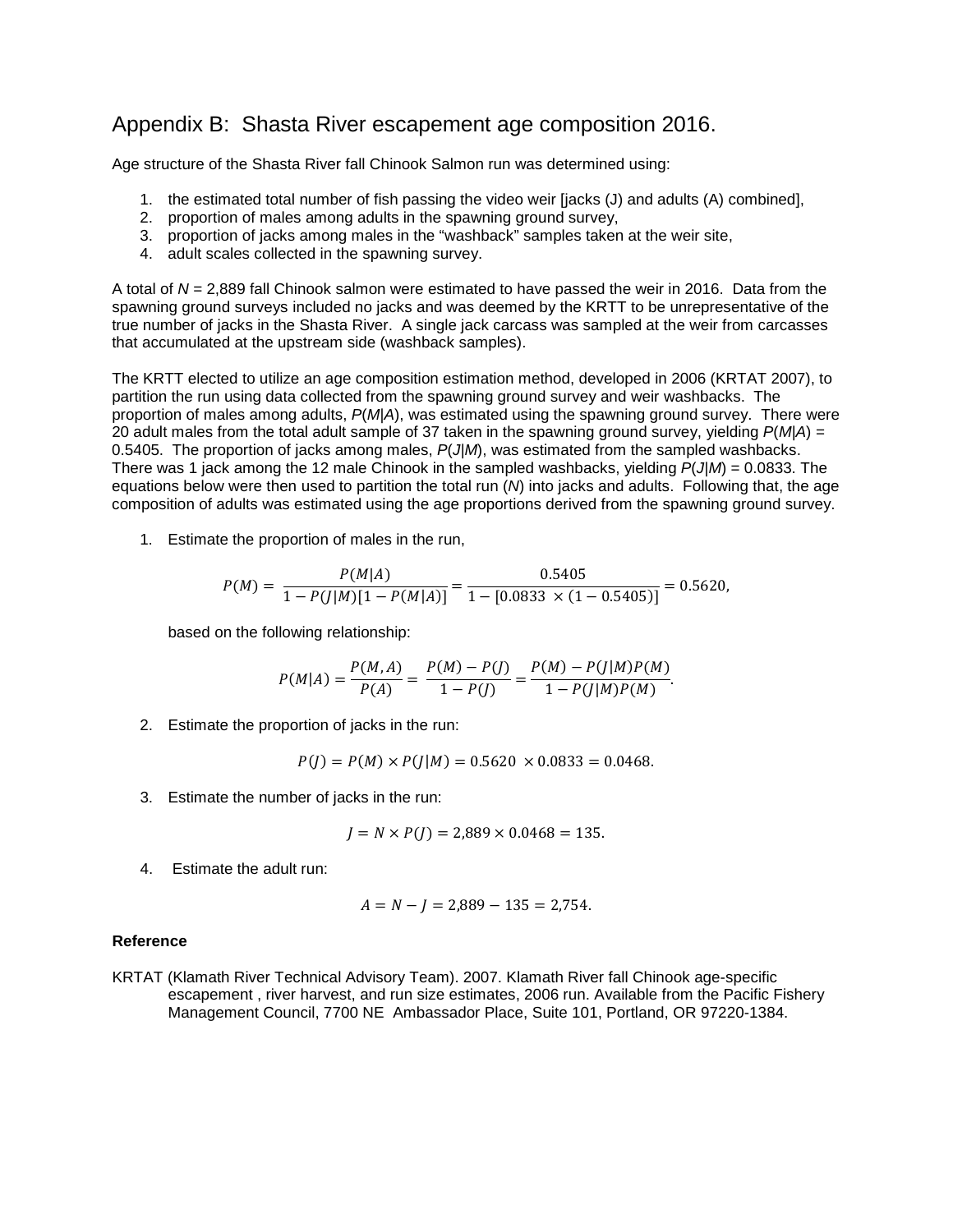# Appendix C: Estimation of Salmon River adult escapement, accounting for a shortened survey and a lack of sampling in Wooley Creek.

In 2016, the initial Salmon River redd survey was conducted during Julian week 41 (the week ending on 14 October 2016). Large flow events following this initial survey resulted in very sparse additional surveys. In the Salmon River system, substantial spawning typically occurs after Julian week 41, and this spawning activity was insufficiently sampled. Additionally, no sampling was performed on Wooley Creek in 2016, and the total Salmon River escapement estimate reported annually includes fish spawning in Wooley Creek. To derive an adult spawner estimate given these sampling shortfalls in the Salmon River watershed, we employed methods previously developed by the KRTT to account for scenarios when sampling effort was either low or lacking altogether (KRTT 2009, 2011).

To account for the lack of sampling after Julian week 41 in the Salmon River, 2016 redd deposition data up to and including Julian week 41, and the cumulative distributions of redd deposition from past years were used to estimate redds in 2016 (KRTT 2011). Redd deposition data for years 1998-2015 (but excluding 2010, where survey effort was also low) indicated that the maximum proportion of new redds counted up to, and including, Julian week 41 was  $p = 0.3237$ . The KRTT discussed whether a mean, minimum, or maximum proportion of redd deposition (across years with appropriate data) at Julian week 41 would be most representative of 2016 conditions. The team decided that the maximum proportion would be most appropriate because observations from other neighboring sectors (including the upper Klamath tributaries and the Scott River) suggested early run timing and spawning in 2016.

In 2016, 153 redds were enumerated through Julian week 41 ( $R_{inc} = 153$ ) and the total number of redds in the Salmon River  $(R)$ , not including Wooley Creek, was estimated to be:

$$
R = \frac{R_{inc}}{p} = \frac{153}{0.3237} = 473.
$$

To account for the lack of sampling in Wooley Creek, we applied a method previously described in KRTT (2009). The ratio of the mean number of total redds in the Salmon River basin (including Wooley Creek  $\overline{T}$ ) to the mean number of redds in the Salmon River (excluding Wooley Creek  $\overline{S}$ ) was computed using data from 1996-2015 (but excluding 2008 when Wooley Creek was not sampled):

$$
\lambda = \frac{\overline{T}}{\overline{S}} = \frac{1124.95}{1030.63} = 1.09.
$$

The total number of redds in the Salmon River Basin  $(R_{tot})$ , accounting for both a shortened survey and a lack of sampling in Wooley Creek, is therefore

$$
R_{\rm tot} = R \times \lambda = 473 \times 1.09 = 516,
$$

which allows for estimate of adult escapement ( $E$ ) to the Salmon River basin, assuming two adult fish per redd:

$$
E = R_{\text{tot}} \times 2 = 516 \times 2 = 1,032.
$$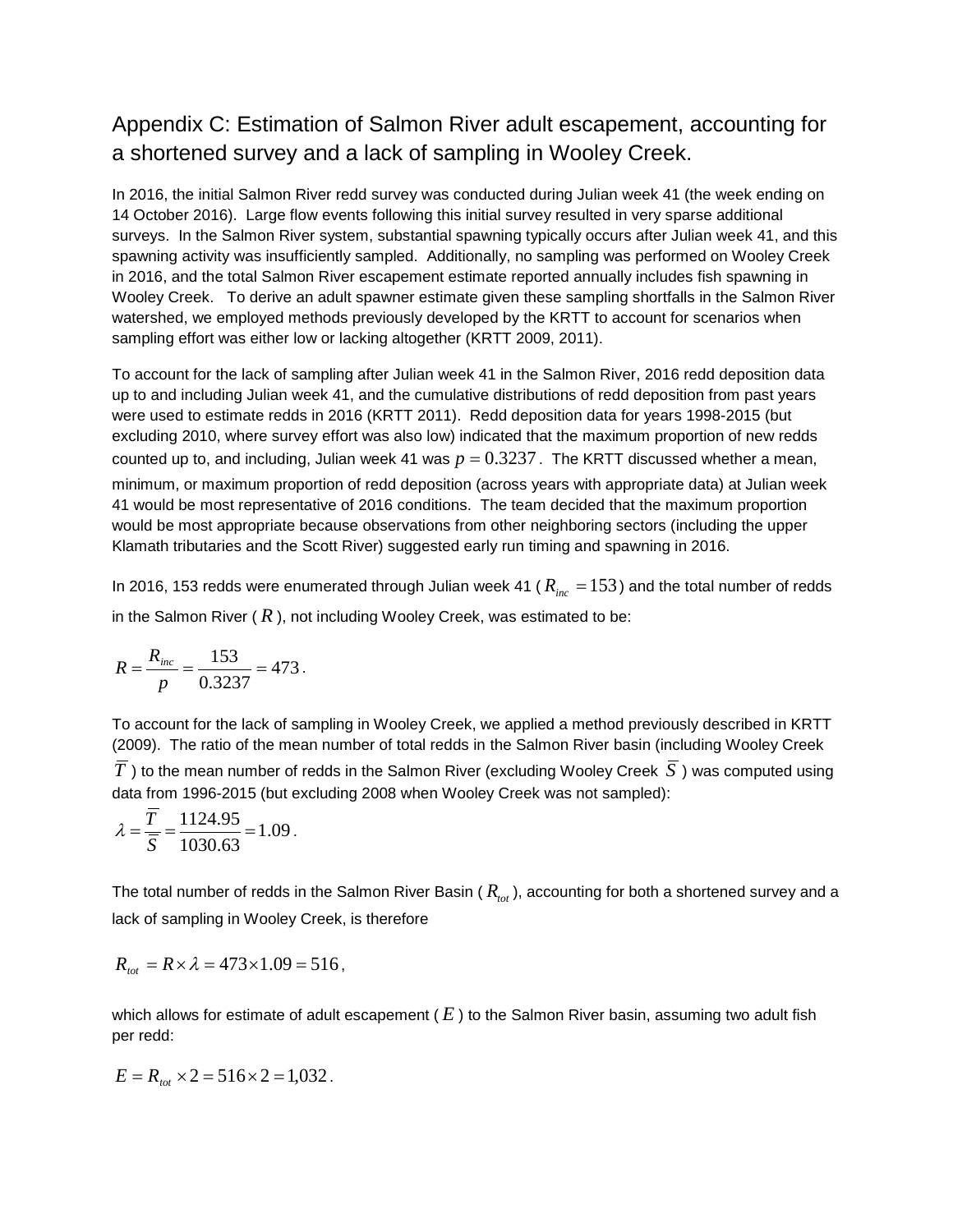#### References

KRTT (Klamath River Technical Team). 2009. Klamath River fall Chinook age-specific escapement, river harvest, and run size estimates, 2008 run. Available from the Pacific Fishery Management Council, 7700 NE Ambassador Place, Suite 101, Portland, OR 97220-1384.

KRTT (Klamath River Technical Team). 2011. Klamath River fall Chinook age-specific escapement, river harvest, and run size estimates, 2010 run. Available from the Pacific Fishery Management Council, 7700 NE Ambassador Place, Suite 101, Portland, OR 97220-1384.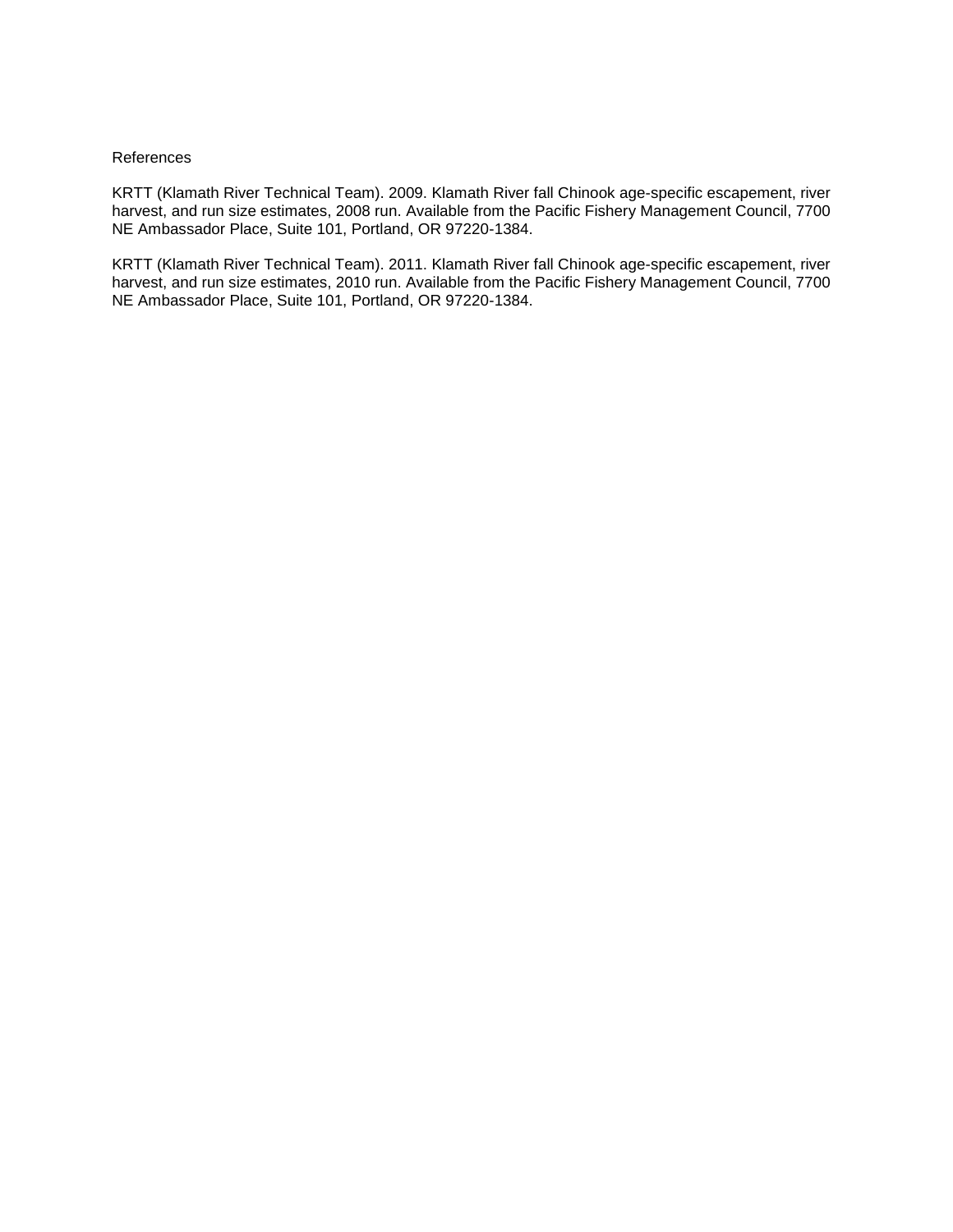# Appendix D: Description of the hierarchical latent variable model used to estimate fall Chinook Salmon escapement in the mainstem Klamath River from Iron Gate Dam to the Shasta River, 2016.

Carcass abundance estimates of Chinook Salmon in the mainstem Klamath River between Iron Gate Dam and the Shasta River confluence were generated via a hierarchical latent variable model in 2016. This model assumes a latent (unobservable) ecological process interacts with a detection process to produce the observed counts of carcasses (Kery and Schaub 2012). For this survey, the latent process is the true abundance of carcasses. As not all carcasses are observed (imperfect detection), a separate observation process links the unobserved latent process to the observed data.

The general model described above was executed with counts of fresh Chinook Salmon carcasses  $(C_i,$ and hereafter *i* indexes week; i.e., those arriving since the prior survey) and weekly detection probabilities  $(p_i)$  estimated from mark–recapture data. Detection probability  $(p_i)$  is estimated via the count of recovered carcasses  $(R_i)$  that had been marked the previous week  $(M_{i-1})$ . Weekly abundances  $(N_i)$  are estimated by assuming that the weekly counts of fresh Chinook Salmon carcasses  $(C_i)$  arise from a binomial distribution (index parameter =  $N_i$ , probability of detection =  $p_i$ ; Kery and Schaub 2012). Finally, weekly estimates were summed to create an annual abundance estimate of carcasses (*N*) as a derived parameter (Kery and Schaub 2012). The assumptions of this modeling framework include: 1) crews correctly identify fresh Chinook Salmon carcasses among all other carcasses (e.g., decaying carcasses or carcasses of other species), 2) marked carcasses remain in the study area for at least one week, and 3) the detection probability of all carcasses is equal within a given week.

$$
R_i \sim binomial(M_{i-1}, p_i); C_i \sim binomial(N_i, p_i)
$$

$$
N = \sum_i N_i
$$

Implementing our abundance model in a Bayesian framework and estimating parameters via Markov Chain Monte-Carlo (MCMC) methods allowed us to propagate all sources of estimation uncertainty (over all detection probabilities and weeks) and generate confidence intervals for each annual abundance estimate (Kery and Schaub 2012). A requirement of Bayesian implementation is specifying prior distributions for all estimated parameters. In all cases, we implemented non-informative priors, and commenced with MCMC sampling via JAGS software (Plummer 2014) implemented with R statistical software (R Core Team 2016).

#### References

Kery, M., and M. Schaub. 2012. Bayesian Population Analysis Using WinBUGS. Academic Press. Oxford, United Kingdom.

Plummer, M. 2014. JAGS: A program for analysis of Bayesian graphical model using Gibbs sampling.

R Core Team. 2016. R: a language and environment for statistical computing. R Foundation for Statistical Computing, Vienna, Austria. https://www.R-project.org/.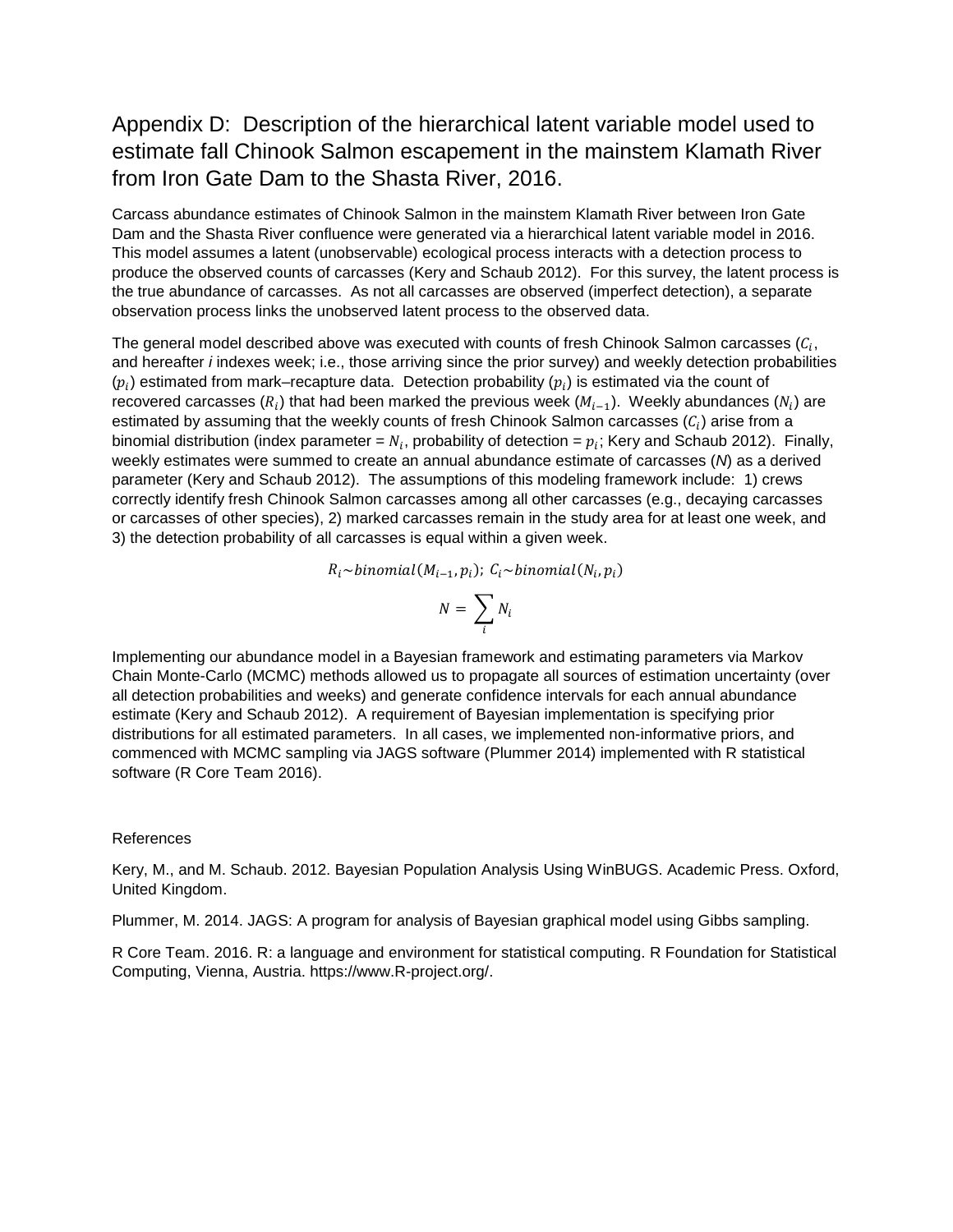# Appendix E: Klamath River – 2016 details.

#### *Iron Gate Hatchery (IGH)*

A system[a](#page-16-0)tic random bio-sample<sup>a</sup> was obtained from every tenth Chinook Salmon returning to IGH in 2016. A total of 227 scale samples were aged, of which 24 were from known-age CWT fish. Additionally, 21 non-random scales were collected from known-age CWT fish <55 cm FL to assist in validation. Scalebased age compositions were used to apportion all age classes.

#### *Bogus Creek*

Escapement was estimated by summing carcasses encountered below the video weir and videography counts above the weir. Bio-samples were obtained at a 1:2 systematic random sampling rate. Additionally, biological data (including scales), were obtained from every (i.e., non-random) ad-clipped fish encountered. A total of 116 scale samples were aged, of which 13 were from known-age CWT fish. Scale-based age compositions were used to apportion all age classes.

#### *Shasta River*

Escapement was estimated by videography while bio-samples were collected from all recovered carcasses during surveys in the lower seven miles on public and private lands where access is granted. Bio-samples were also obtained from systematically sampling carcasses that washed back onto the counting weir. Additionally, all ad-clipped fish not falling within the systematic sample were bio-sampled. A total of 54 scales were aged, of which only one was from a known-age fish. Scale-based age compositions collected from the spawning ground surveys were used to apportion adult age classes. Due to no recovery of fish <59 cm FL (presumed jacks), jacks were estimated using methods described in Appendix B.

#### *Scott River*

Independent estimates from above and below the weir were combined to estimate total escapement. Escapement above the weir was estimated using videography supplemented by ARIS acoustic counts during multiple high flow events. Species proportions observed by videography prior to and after ARIS deployment were used to estimate Chinook Salmon counts by ARIS. Escapement below the weir was attempted using the Cormack-Jolly-Seber estimator with data from twice weekly mark-recapture carcass surveys. However, multiple surveys were cancelled due to high flows. Adult escapement below the weir was estimated by total redd count (redds X 2). Bio-samples were obtained from all non-deteriorated carcasses recovered above and below the weir. A total of 153 scale samples were aged of which none were from known-age CWT fish. Scale-based age compositions were used to apportion all age classes.

#### *Salmon River*

River flows were too excessive in most weeks to conduct comprehensive mark recapture estimates, and inhibited redd surveys on several occasions. A comprehensive survey of the mainstem was completed only for Julian week 41. Wooley Creek was excluded entirely from redd surveys due to high flows. To account for incomplete sampling, adult escapement was estimated using methods described in Appendix C. Bio-samples and scales were obtained from all recovered carcasses. A total of 21 scale samples were aged, none of which were from known-age CWT fish. Scale-based age compositions were used to apportion adult age classes. The jack proportion from the upper Klamath River tributaries was used as a surrogate.

#### *Klamath River Tributaries*

Typically, streams are surveyed every other week for counting redds. In 2016 high flow events precluded repeated surveys. Total escapement was estimated by expanding the total redd count (redds X 2), applying the scale-based age-2 proportion to the expanded redd count, and then adding the number of live fish observed during the final survey in each tributary. A total of 33 scale samples were aged, none

<span id="page-16-0"></span><sup>&</sup>lt;sup>a</sup> Biological samples ("bio-samples") of live fish or carcasses generally included: sex, fork length, tags or marks, a scale sample, and CWT recovery codes from adipose fin-clipped fish.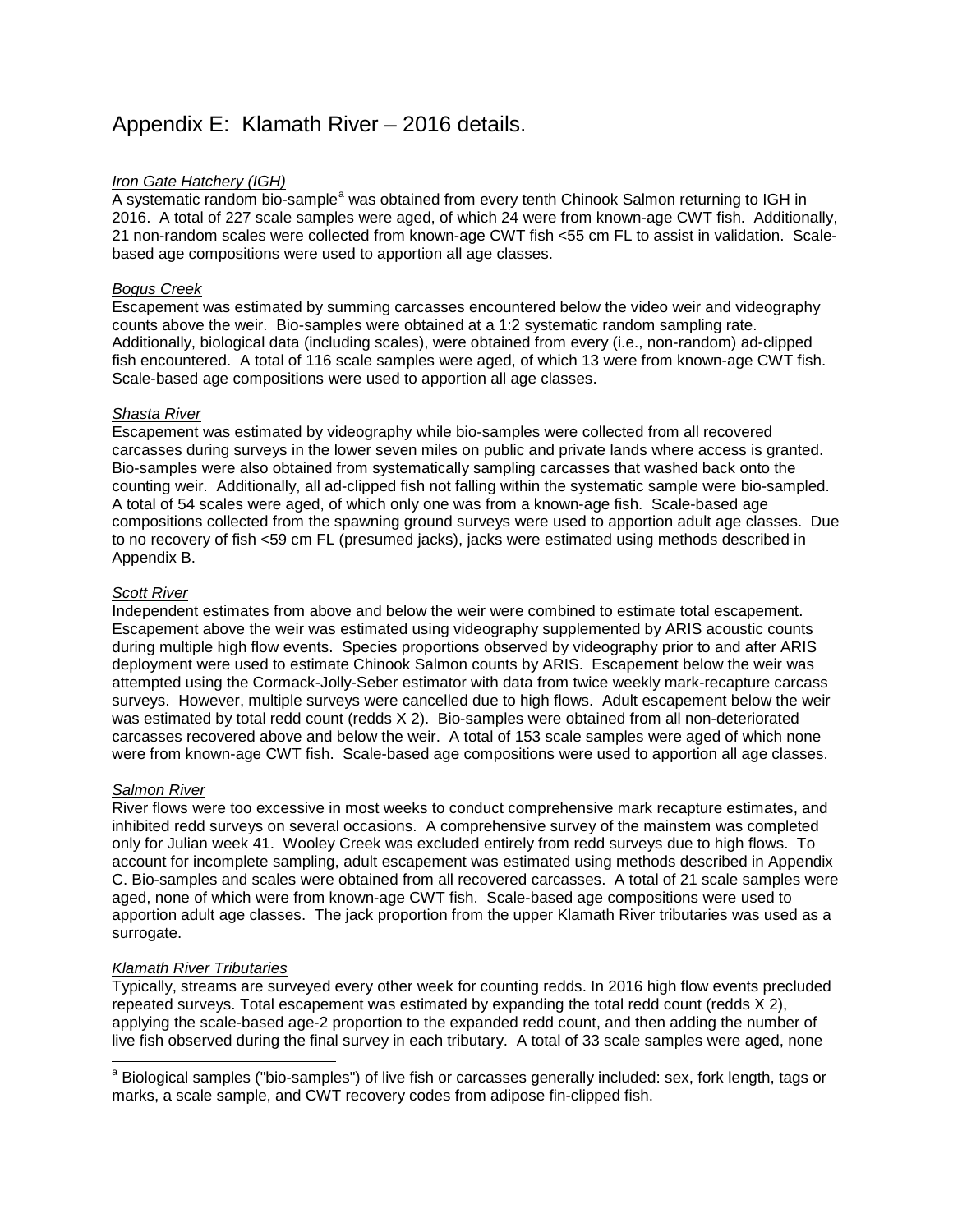of which were from known-age CWT fish. Scale-based age compositions were used to apportion all age classes.

#### *Klamath River Mainstem*

For the upper reach (IGH to Shasta River), weekly carcass counts were input into a hierarchical latent variable model to estimate escapement (Appendix D). Weekly observation efficiency was derived from recapture histories of marked carcasses. Only fresh carcasses were marked for this estimation method. A total of 241 scales were aged, 13 of which were from known-age CWT fish. Scale-based age proportions were used to assign all age classes.

For the lower reach (Shasta River to Indian Creek), adult escapement was estimated by expanding the total redd count (redds X 2). Total escapement was estimated by expanding the adult estimate by the scale-based age-2 proportion from the upper reach. Scale-based age proportions from the upper reach were used as surrogate to assign all age classes.

#### *Lower Klamath River Creel*

Total harvest was estimated by combining creel census estimates from the two sub-areas (above the Highway 101 Bridge to Weitchpec and below the Highway 101 Bridge to the mouth). A total of 220 scale samples were aged, of which 1 was taken from a known-age CWT fish. Scale-based age proportions for each sub-area were used to apportion all age classes in their respective sub-areas.

#### *Upper Klamath River Recreational Fishery*

A creel census in this sub-area was not conducted in 2016. Creel census data were available for the lower and upper river fisheries in 1999 through 2002. The ratio of average adult harvest in the entire Klamath main stem to the average harvest in the lower Klamath River Creel area from these years was applied to the 2016 lower Klamath River Creel harvest to estimate the total adult harvest in the Klamath River main stem. Adult harvest for the upper Klamath River recreational fishery was then estimated by subtracting the estimated lower Klamath River Creel estimate from the Klamath main stem total harvest. Finally, the combined adult and jack harvest was obtained by dividing the adult harvest by the proportion of adults from the weighted average scale age composition of the Upper Klamath River mainstem (IGH to Shasta River), Bogus Creek, and Iron Gate Hatchery. This weighted scale-based age composition was used to apportion all age classes in this fishery.

#### *Yurok Tribal Estuary Fishery (Klamath mouth to Hwy 101)*

Yurok harvest in this sub-area was estimated by hourly effort and catch-per-effort analyses. A total of 1,201 scales were aged, of which 50 were from known-age CWT fish. Scale-based age composition was used to apportion all age classes.

#### *Yurok Tribal Fishery Above Hwy 101*

Yurok harvest in this sub-area was estimated by daily effort and catch-per-effort analyses. A total of 556 scale samples were aged, of which 10 came from known-age CWT fish. Scale-based age composition was used to apportion all age classes.

#### *Blue Creek*

Total run was estimated from the single diver (assumed peak) count completed on November 9, 2016. No scales were obtained from this sector. Age-2 composition was estimated through direct observation from the single diver survey. Adult age proportions were estimated using the un-weighted average proportions estimated for this sector from years 2011-2015.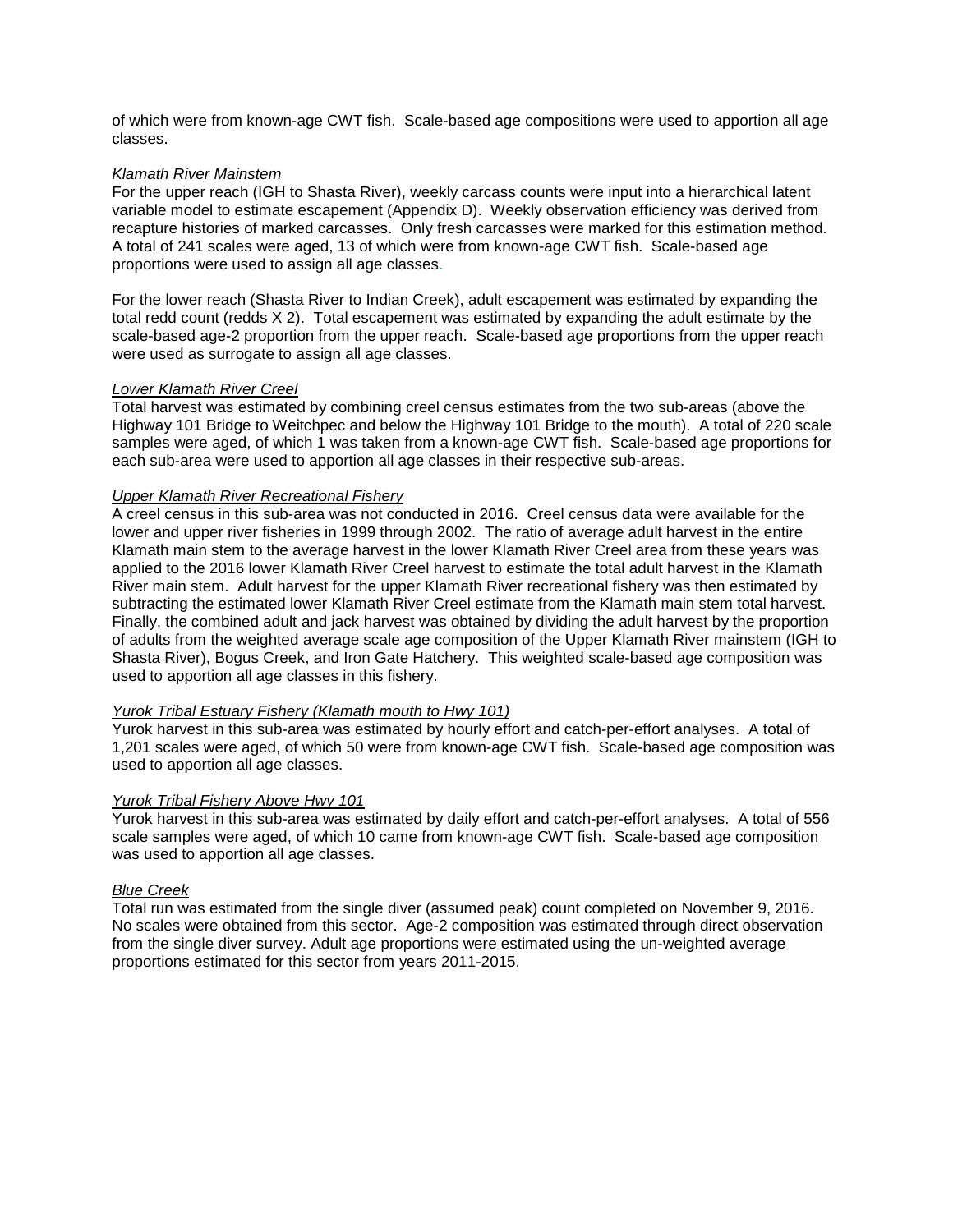# Appendix F: Trinity River – 2016 details.

#### *Trinity River Hatchery (TRH)*

Sampling for scales was conducted in a systematic (1:5) random manner including ad-clipped and nonad-clipped fish. A total of 302 scales were aged, of which 82 scales came from known-age CWT fish. Scale-based age compositions were used to apportion all age classes.

#### *Upper Trinity River Recreational Harvest*

The method for estimating the upper Trinity River recreational harvest depends on the application of reward and non-reward program tags at the Willow Creek Weir (WCW) and subsequent returns by anglers. In 2016, only non-reward tags were recovered. CDFW estimated a 0.893% harvest rate on adult Chinook Salmon based on the return of program tags (2 of 224) applied at WCW. The jack harvest rate of 0.0% was based on return of program tags (0 of 88), yielding an estimated harvest of no age-2 Chinook Salmon. There were no scales recovered from this fishery as no creel survey was implemented in 2016. The adult age proportions were determined using surrogate scales aged from recreational harvest below WCW.

#### *Lower Trinity River Creel*

A roving creel survey was implemented in the Trinity River below the location of the WCW. A total of six scales were aged, of which none came from known-age CWT fish. Scale age proportions were used to apportion age structure in this sector.

#### *Trinity River Natural Escapement (above WCW)*

Total run was estimated using a non-stratified Petersen mark-recapture estimator. The methods used for estimating age structure within the Trinity River run above WCW were similar to those used in the population estimate, apportioned into three general recovery areas: Trinity River Hatchery, Trinity upper basin natural spawning escapement, and recreational harvest. At WCW a systematic random sample (1:2) of all Chinook Salmon examined yielded a collection of scales for program-marked fish, some of which were ad-clipped (Trinity River Hatchery origin). Validation of WCW scales is accomplished with known-age fish recovered throughout all sectors of the Trinity River. A total of 156 scales were aged of which 9 were from known-age CWT fish subsequently recovered at TRH.

The age structure for fish passing above WCW was estimated using scales collected at WCW minus those from known-age fish later recovered at TRH. Next, specific age structures were estimated for fish returning to TRH and the recreational fishery. These proportions were applied to the total hatchery escapement and estimated fishery harvest, respectively, providing totals by age within area. These totals were then deducted from the WCW run and apportioned by age, resulting in an age structure for the natural escapement in the upper Trinity River.

#### *Trinity Mainstem Natural Escapement (below WCW)*

No successful redd surveys were completed in this sector. Adult escapement was estimated by multiplying the ratio of this sector to the upper Trinity River adult natural escapement for years 2001–2015 (0.0274), by the 2016 estimated adult run size in the upper Trinity River natural escapement sector. This product was then divided by the adult proportion of the upper Trinity River natural escapement sector to produce the total run. The upper Trinity River natural escapement age structure was used to apportion all ages.

#### *Trinity Tributaries (above Reservation; below WCW)*

Total escapement was estimated by expanding the total redd count (redds X 2), applying the age-2 proportion from the upper Trinity River natural escapement sector to the expanded redd count, and then adding the number of live fish observed during the final survey in each tributary. One scale was recovered from an unknown-age carcass. The upper Trinity River natural escapement age structure was used to apportion all ages.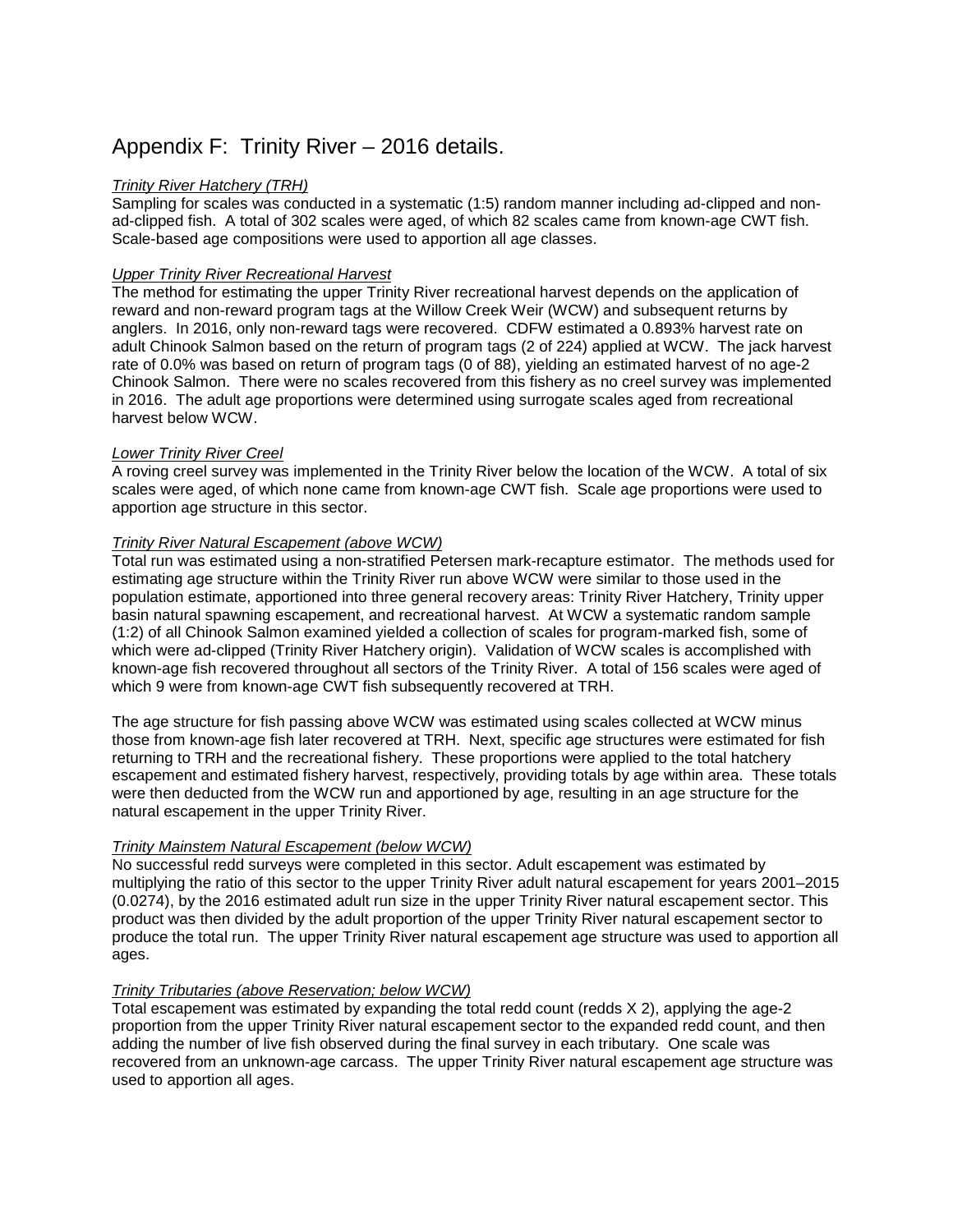#### *Hoopa Reservation Tributaries*

Total escapement was estimated by expanding the total redd count (redds X 2) and applying the age-2 proportion from the upper Trinity River natural escapement sector to the expanded redd count. One scale was recovered from an unknown-age carcass. The upper Trinity River natural escapement age structure was used to apportion all ages.

#### *Hoopa Valley Tribal Harvest*

Hoopa Valley Tribal harvest is a composite of the gill net and hook-and-line fisheries prosecuted by Tribal members. A total of 212 scales were aged, of which 18 were from known-age fish. Scale age proportions were used to apportion the age structure in this sector.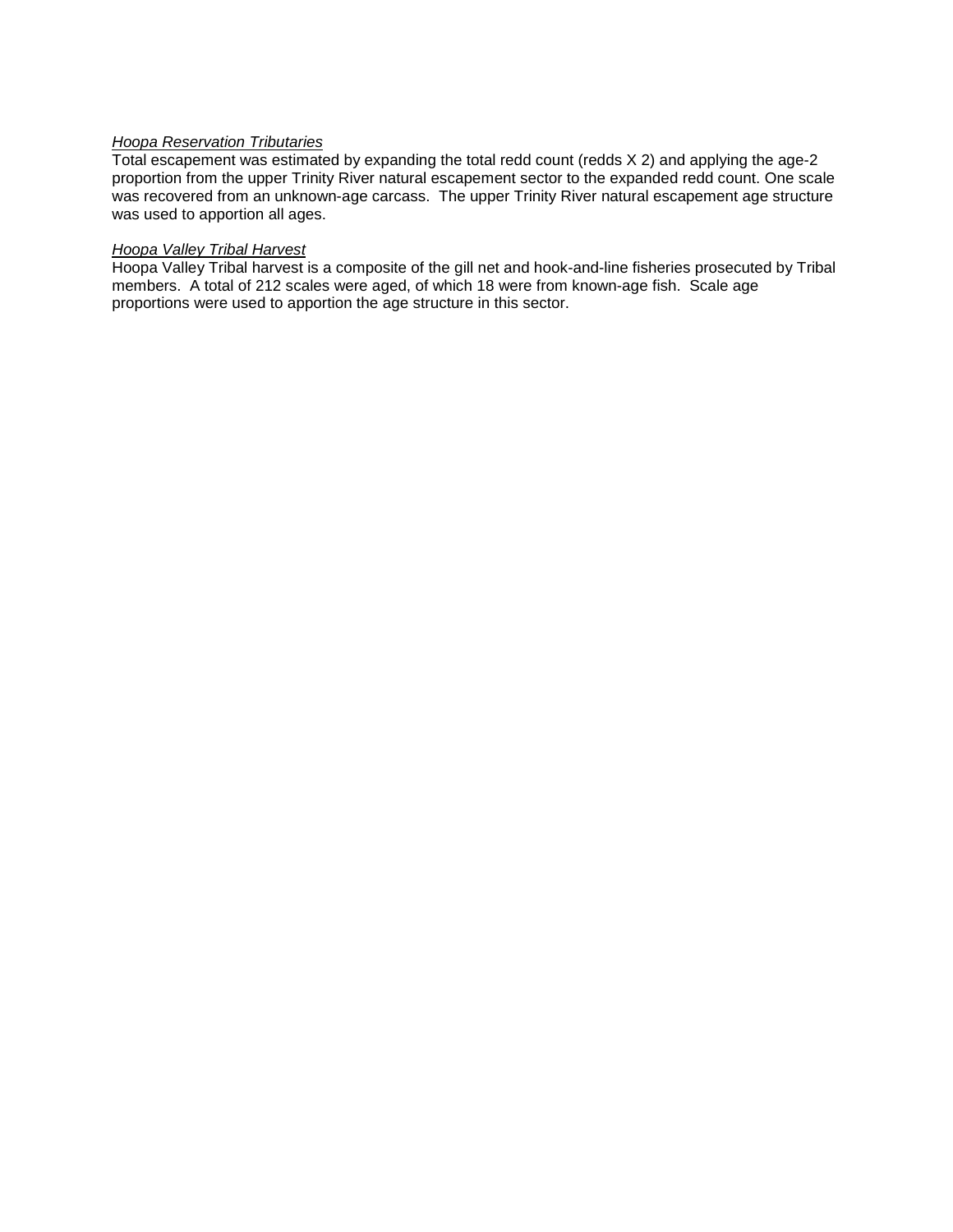Appendix G: 2016 Klamath age analysis.

| Unknown scales age composition as read |                  |                  |       |                  |              |  |  |
|----------------------------------------|------------------|------------------|-------|------------------|--------------|--|--|
|                                        | AGE <sub>2</sub> | AGE <sub>3</sub> | AGE 4 | AGE <sub>5</sub> | <b>TOTAL</b> |  |  |
| <b>BOGUS</b>                           | 5                | 33               | 65    |                  | 103          |  |  |
| <b>IGH</b>                             | 15               | 132              | 54    | 2                | 203          |  |  |
| <b>SALMON</b>                          | 0                | 14               |       |                  | 21           |  |  |
| <b>SCOTT</b>                           | 14               |                  | 132   |                  | 153          |  |  |
| <b>SHASTA</b>                          | 0                | 10               | 30    |                  | 40           |  |  |
| <b>MAINSTEM</b>                        | 13               | 80               | 135   |                  | 228          |  |  |
| UR TRIBS                               |                  | 9                | 25    |                  | 36           |  |  |
| <b>LRC EST</b>                         |                  | 37               | 134   |                  | 178          |  |  |
| LRC UP                                 | 27               | 5                |       |                  | 34           |  |  |
| <b>YTFP EST</b>                        | 44               | 218              | 851   | 38               | 1,151        |  |  |
| YTFP M&U                               | 9                | 112              | 400   | 25               | 546          |  |  |
| <b>BLUE CRK</b>                        |                  |                  | 0     |                  |              |  |  |
|                                        | 135              | 657              | 1834  | 67               | 2693         |  |  |

# **Unknown scales corrected age proportions (Kimura method)**

|                               | AGE <sub>2</sub> | AGE <sub>3</sub> | AGE 4           | AGE 5            | <b>TOTAL</b>     |
|-------------------------------|------------------|------------------|-----------------|------------------|------------------|
| <b>BOGUS</b>                  | 0.0444           | 0.2815           | 0.6741          | 0.0000           | 1.0              |
| <b>IGH</b>                    | 0.0644           | 0.6492           | 0.2716          | 0.0148           | 1.0              |
| <b>SALMON</b>                 | 0.0000           | 0.6555           | 0.3445          | 0.0000           | 1.0              |
| <b>SCOTT</b>                  | 0.0915           | 0.0000           | 0.9085          | 0.0000           | 1.0              |
| <b>SHASTA</b>                 | 0.0000           | 0.1946           | 0.8054          | 0.0000           | 1.0              |
| <b>MAINSTEM</b>               | 0.0524           | 0.3163           | 0.6313          | 0.0000           | 1.0              |
| <b>UR TRIBS</b>               | 0.0250           | 0.1886           | 0.7447          | 0.0417           | 1.0              |
| <b>LRC EST</b>                | 0.0371           | 0.1545           | 0.8084          | 0.0000           | 1.0              |
| <b>LRC UP</b>                 | 0.7921           | 0.1352           | 0.0285          | 0.0441           | 1.0              |
| <b>YTFP EST</b>               | 0.0365           | 0.1192           | 0.7948          | 0.0495           | 1.0              |
| YTFP M&U                      | 0.0146           | 0.1295           | 0.7872          | 0.0687           | 1.0              |
| <b>BLUE CRK</b>               | 0.0928           | 0.1433           | 0.7221          | 0.0417           | 1.0              |
|                               |                  |                  |                 |                  |                  |
| <b>Known CWT ages</b>         | a/               |                  |                 |                  |                  |
|                               | AGE <sub>2</sub> | AGE <sub>3</sub> | AGE 4           | AGE <sub>5</sub> | <b>TOTAL</b>     |
| <b>BOGUS</b>                  | $\mathbf 0$      | 7                | 15              | 0                | 22               |
| <b>IGH</b>                    | 17               | 332              | 150             | 7                | 506              |
| <b>SALMON</b>                 | $\pmb{0}$        | 0                | 0               | 0                | 0                |
| <b>SCOTT</b>                  | 0                | 1                | 0               | 0                | 1                |
| <b>SHASTA</b>                 | 0                | 0                | 1               | $\mathbf 0$      | 1                |
| <b>MAINSTEM</b>               | $\mathbf 0$      | 5                | 10              | 1                | 16               |
| <b>UR TRIBS</b>               | $\mathbf 0$      | $\mathbf 0$      | 0               | 0                | $\mathbf 0$      |
| <b>LRC</b>                    | 1                | $\mathbf 0$      | $\Omega$        | 0                | 1                |
| <b>YTFP EST</b>               | $\overline{2}$   | 25               | 23              | 0                | 50               |
| YTFP M&U                      | 1                | 3                | $6\phantom{1}6$ | 0                | 10               |
| <b>BLUE CRK</b>               | $\mathbf 0$      | 0                | $\mathbf 0$     | 0                | 0                |
|                               | 21               | 373              | 205             | 8                | 607              |
| <b>Breakout within strata</b> |                  |                  |                 |                  |                  |
| Bogus1                        | $\pmb{0}$        | 3                | 6               | 0                | 9                |
| Bogus2                        | $\mathbf 0$      | 4                | 9               | 0                | 13               |
| LRC - lo                      | $\mathbf 0$      | $\mathbf 0$      | $\pmb{0}$       | 0                | $\boldsymbol{0}$ |
| LRC - mid                     | 1                | 0                | $\pmb{0}$       | 0                | 1                |
| <b>YTFP MID-UP</b>            | 0                | 1                | 3               | 0                | 4                |
|                               |                  |                  |                 |                  |                  |

a/ Table includes known-age fish whose scales were not mounted / read.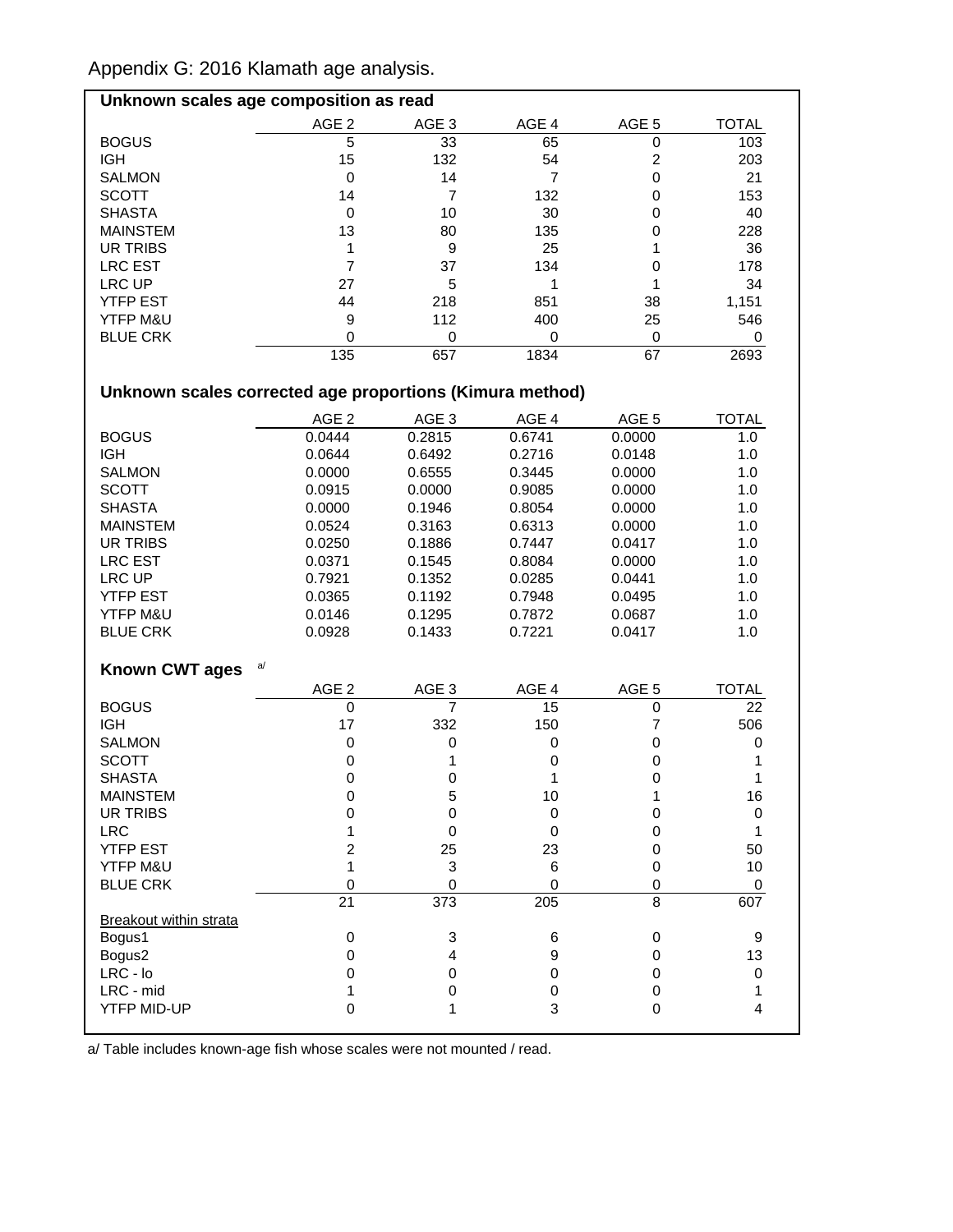#### Appendix H: 2016 Trinity age analysis.

| WCW = Willow Ck. Weir   |                                                 |                                                                                        |                                | <b>Cwt Age</b>                                              |                             |                                |                         | <b>LOWTRINREC = Lower Trinity Recreational</b>                                 |                       | <b>Cwt Age</b>                                      |                             |                           |                  |                      |
|-------------------------|-------------------------------------------------|----------------------------------------------------------------------------------------|--------------------------------|-------------------------------------------------------------|-----------------------------|--------------------------------|-------------------------|--------------------------------------------------------------------------------|-----------------------|-----------------------------------------------------|-----------------------------|---------------------------|------------------|----------------------|
|                         |                                                 | no cwt age                                                                             | 2                              | 3                                                           |                             | 5                              | Total                   |                                                                                | no cwt age            | $\overline{2}$                                      | 3                           |                           | 5                | Total                |
|                         | Scale unreadable                                | $\overline{2}$                                                                         | $\Omega$                       | - 0                                                         | $\Omega$                    |                                | $\overline{2}$          | Scale unreadable                                                               |                       | $\Omega$<br>$\mathbf{0}$                            |                             | $\Omega$<br>$\Omega$      |                  | $\mathbf 0$          |
| Scale                   |                                                 | 38<br>57                                                                               | $\overline{2}$<br>$\mathbf{0}$ | $\mathbf{0}$<br>$\overline{4}$                              | $\mathbf 0$<br>$\mathbf{0}$ |                                | 40<br>61                | Scale                                                                          |                       | $\mathbf 0$                                         | $\mathbf{0}$<br>$\mathbf 0$ | $\mathbf{0}$              |                  | $\overline{2}$<br>3  |
| Ages                    |                                                 | 50                                                                                     | $\mathbf 0$                    |                                                             | $\overline{2}$              | - 0                            | 53                      | Ages                                                                           |                       | $\Omega$                                            | $\Omega$                    | $\mathbf{0}$              |                  | $\overline{1}$       |
| 9                       |                                                 |                                                                                        | $\Omega$                       | $\Omega$                                                    | $\mathbf{0}$                |                                | $\overline{2}$          | 0                                                                              |                       | $\Omega$                                            | $\Omega$                    | $\mathbf{0}$              |                  | $\Omega$             |
| 147                     |                                                 | 149                                                                                    | $\overline{2}$                 | 5                                                           | $\overline{2}$              | $\mathbf 0$                    | 158                     | 6                                                                              | 6                     | $\Omega$                                            | $\Omega$                    | $\Omega$                  | $\mathbf 0$      | 6                    |
|                         |                                                 |                                                                                        |                                |                                                             |                             |                                |                         |                                                                                |                       |                                                     |                             |                           |                  |                      |
|                         |                                                 | HUPAHARV = Hoopa Tribal Net Harvest plus Tribal Hook-and-Line Cwt Age                  |                                |                                                             |                             |                                |                         | TRH = Trinity River Hatchery                                                   |                       |                                                     | <b>Cwt Age</b>              |                           |                  |                      |
|                         |                                                 | no cwt age                                                                             | $\overline{2}$                 | $\mathbf{3}$                                                | $\boldsymbol{4}$            | 5                              | Total                   |                                                                                | no cwt age            | $\overline{c}$                                      | $\mathbf{3}$                | $\boldsymbol{4}$          | 5                | Total                |
|                         | Scale unreadable                                |                                                                                        | $\mathbf{0}$                   | $\mathbf 0$                                                 | $\mathbf{0}$                |                                | 1<br>5                  | Scale unreadable                                                               | 55                    | 25                                                  | $\mathbf{0}$                | $\mathbf{0}$              |                  | $\overline{4}$<br>80 |
| <b>Scale</b>            |                                                 | 74                                                                                     | $\mathbf{0}$                   | 10                                                          | $\mathbf{0}$                |                                | 84                      | <b>Scale</b>                                                                   | 93                    | $\overline{1}$                                      | 33                          | $\mathbf{0}$              |                  | 127                  |
| Ages                    |                                                 | 107                                                                                    | $\mathbf{0}$                   | $\overline{2}$                                              | 6                           |                                | 115                     | Ages                                                                           | 71                    | $\mathbf{0}$                                        | $\overline{4}$              | 19                        |                  | 94                   |
| 19                      |                                                 |                                                                                        | $\mathbf{0}$                   | $\mathbf{0}$                                                | $\Omega$                    |                                | 8                       | 82                                                                             |                       | $\mathbf{0}$                                        | $\overline{0}$              | $\mathbf{0}$              |                  | $\overline{1}$       |
| 194                     |                                                 | 194                                                                                    | $\Omega$                       | 13                                                          | 6                           | $\mathbf 0$                    | 213                     | 220                                                                            | 224                   | 26                                                  | 37                          | 19                        | $\mathbf 0$      | 306                  |
|                         |                                                 |                                                                                        |                                |                                                             |                             |                                |                         |                                                                                |                       |                                                     |                             |                           |                  |                      |
|                         |                                                 | LOWTRINTRIBS = Lower Trinity Tribs - Includes samples taken by U Cwt Age<br>no cwt age |                                | 3                                                           |                             | 5                              | Total                   | UPKLAMREC Upper Klamath Recreational<br><b>NO DATA</b>                         | no cwt age            | $\overline{2}$                                      | <b>Cwt Age</b><br>3         | $\boldsymbol{\varLambda}$ | 5                | Total                |
|                         | Scale unreadable                                | $\Omega$                                                                               |                                | $\Omega$                                                    |                             |                                | $\mathbf 0$             | Scale unreadable                                                               |                       |                                                     |                             |                           |                  |                      |
|                         |                                                 |                                                                                        | $\mathbf{0}$                   | $\mathbf{0}$                                                | $\mathbf{0}$                |                                | $\mathbf 0$             |                                                                                |                       |                                                     |                             |                           |                  |                      |
| Scale                   |                                                 |                                                                                        | $\Omega$                       | $\mathbf{0}$                                                | $\Omega$                    | - 0                            | $^{\circ}$              | Scale                                                                          |                       |                                                     |                             |                           |                  |                      |
| Ages                    |                                                 |                                                                                        | $\mathbf{0}$                   | $\mathbf{0}$                                                | $\Omega$                    | $\Omega$                       |                         | Ages                                                                           |                       |                                                     |                             |                           |                  |                      |
| $^{\circ}$              |                                                 |                                                                                        | $\mathbf{0}$                   | $\mathbf{0}$                                                | $\mathbf{0}$                | $\Omega$                       |                         | $\mathsf 0$                                                                    |                       |                                                     |                             |                           |                  |                      |
| $\overline{2}$          |                                                 | 2                                                                                      | $\mathbf 0$                    | $\mathbf 0$                                                 | $\mathbf 0$                 | $\mathbf 0$                    | $\overline{2}$          | $\mathbf 0$                                                                    | $\mathbf 0$           | 0                                                   | $\mathbf 0$                 | $\mathsf 0$               | 0                | $\mathbf 0$          |
|                         | <b>LOWTRINMAINSTEM = Lower Trinity Mainstem</b> |                                                                                        |                                | <b>Cwt Age</b>                                              |                             |                                |                         | $\mathbf 0$                                                                    |                       |                                                     | <b>Cwt Age</b>              |                           |                  |                      |
|                         |                                                 | no cwt age                                                                             |                                | 3                                                           |                             | .5                             | Total                   | <b>NO DATA</b>                                                                 | no cwt age            | $\mathcal{D}$                                       | з                           |                           | 5                | Total                |
|                         | Scale unreadable                                |                                                                                        |                                | 0                                                           |                             |                                | $\mathsf 0$             | Scale unreadable                                                               |                       |                                                     |                             |                           |                  |                      |
|                         |                                                 |                                                                                        | $\mathbf 0$                    | $\overline{0}$                                              | $\mathbf{0}$                |                                | 0                       |                                                                                |                       |                                                     |                             |                           |                  |                      |
| <b>Scale</b>            |                                                 |                                                                                        | $\mathbf{0}$                   | $\overline{0}$                                              | $\mathbf{0}$                |                                | $\,0\,$                 | <b>Scale</b>                                                                   |                       |                                                     |                             |                           |                  |                      |
| Ages                    |                                                 |                                                                                        | $\mathbf{0}$                   | $\overline{0}$                                              | $\mathbf{0}$                |                                | 0                       | Ages                                                                           |                       |                                                     |                             |                           |                  |                      |
| $\mathbf 0$<br>$\Omega$ |                                                 | $\mathbf{0}$                                                                           | $\Omega$<br>$\mathbf{0}$       | $\overline{0}$<br>$\mathbf 0$                               | $\Omega$<br>$\mathbf{0}$    | $\overline{0}$                 | $\Omega$<br>$\mathsf 0$ | 0<br>$\mathbf 0$                                                               | 0                     | 0                                                   | $\mathbf 0$                 | $\mathsf 0$               | $\mathbf 0$      | $\mathbf 0$          |
|                         |                                                 |                                                                                        |                                |                                                             |                             |                                |                         |                                                                                |                       |                                                     |                             |                           |                  |                      |
|                         |                                                 |                                                                                        |                                | POOLED data from all areas: Scale age-CWT age matrix.       |                             |                                |                         | (B)                                                                            |                       |                                                     |                             |                           |                  |                      |
|                         |                                                 |                                                                                        |                                |                                                             |                             |                                |                         |                                                                                |                       |                                                     |                             |                           |                  |                      |
|                         |                                                 |                                                                                        |                                | (Includes only fish with both scale age and CWT known age.) |                             |                                |                         |                                                                                |                       | Scale-CWT age matrix of proportions of column sums. |                             |                           |                  |                      |
|                         |                                                 | <b>VALIDATION MATRIX</b>                                                               | $\mathbf{2}$                   | 3                                                           | 4                           | 5                              |                         |                                                                                |                       |                                                     | -3                          | 4                         | 5                |                      |
|                         |                                                 |                                                                                        | 27                             | $\mathbf 0$                                                 | $\mathbf 0$                 |                                |                         |                                                                                |                       | 0.9643                                              | 0.0000                      | 0.0000                    | 0.0000           |                      |
|                         |                                                 |                                                                                        |                                | 47                                                          | 0                           |                                |                         |                                                                                |                       | 0.0357                                              | 0.8704                      | 0.0000                    | 0.0000           |                      |
|                         | 4x4                                             |                                                                                        | $\mathbf 0$                    | $\overline{7}$                                              | 27                          |                                |                         |                                                                                |                       | 0.0000                                              | 0.1296                      | 1.0000                    | 0.0000           |                      |
|                         |                                                 |                                                                                        | $\mathbf 0$                    | $\mathbf 0$                                                 | $\mathbf{0}$                |                                | 0.93                    |                                                                                |                       | 0.0000                                              | 0.0000                      | 0.0000                    | 1.0000           |                      |
|                         |                                                 |                                                                                        |                                |                                                             |                             |                                |                         |                                                                                |                       |                                                     |                             |                           |                  |                      |
|                         |                                                 | Corrected Scale age proportion vectors for scale-aged 2 - 5 fish.                      |                                |                                                             |                             |                                |                         |                                                                                |                       |                                                     |                             |                           |                  |                      |
| # known scales          | 9                                               | 19                                                                                     | $\mathbf 0$                    | 82                                                          |                             |                                |                         | 110<br>$\mathbf 0$                                                             |                       | Correction Matrix for ages 2,3,4,5.                 |                             |                           |                  |                      |
| unknown scales          | 147                                             | 194                                                                                    | 6                              | 220                                                         |                             |                                |                         | 569                                                                            |                       | (Inverse of Scale-CWT age proportion matrix.)       |                             |                           |                  |                      |
|                         | Willow Creek Weir                               | Hoopa Tribal                                                                           | <b>Lower Trinity</b>           | TRH                                                         | Lower Trinity               | <b>Upper Trinity</b>           | Upper Trin              | Lower                                                                          |                       | $\overline{2}$                                      | -3                          | 4                         | 5                |                      |
| Age                     | <b>WCW</b>                                      | <b>NET HARV</b>                                                                        | <b>REC HARV</b>                | <b>HATCHERY</b>                                             | Mainstem                    | <b>REC HARV</b>                | NATURAL                 | <b>Trin Tribs</b>                                                              |                       | 1.0370                                              | 0.0000                      | 0.0000                    | 0.0000           |                      |
|                         | 0.2681                                          | 0.0267                                                                                 | 0.3457                         | 0.2593                                                      | 0.0000                      |                                | 0.2731                  | 0.000                                                                          |                       | $-0.0426$                                           | 1.1489                      | 0.0000                    | 0.0000           |                      |
|                         | 0.4345                                          | 0.4372                                                                                 | 0.5603                         | 0.4750                                                      | 0.0000                      | 0.8563                         | 0.4197                  | 0.0000                                                                         |                       | 0.0055                                              | $-0.1489$                   | 1.0000                    | 0.0000           |                      |
|                         | 0.2838<br>0.0136                                | 0.4949<br>0.0412                                                                       | 0.0940<br>0.0000               | 0.2611<br>0.0045                                            | 0.0000<br>0.0000            | 0.1437<br>0.0000               | 0.2906<br>0.0165        | 0.5000<br>0.5000                                                               |                       | 0.0000                                              | 0.0000                      | 0.0000                    | 1.0000           |                      |
|                         | 1.00000                                         | 1.00000                                                                                | 1.00000                        | 1.00000                                                     | 0.00000                     | 1.00000                        | 1.00000                 | 1.00000                                                                        |                       |                                                     |                             |                           |                  |                      |
|                         |                                                 |                                                                                        |                                |                                                             |                             |                                |                         |                                                                                |                       |                                                     |                             |                           |                  |                      |
|                         |                                                 |                                                                                        |                                |                                                             |                             |                                |                         |                                                                                |                       | <b>WCW scales</b>                                   |                             |                           |                  |                      |
|                         |                                                 |                                                                                        |                                |                                                             |                             | (Estimated)                    | (Estimated)             |                                                                                |                       |                                                     | known                       |                           |                  |                      |
| <b>CWTS</b>             | Willow Creek Weir                               | Hoopa Tribal                                                                           | <b>Lower Trinity</b>           | <b>TRH</b>                                                  | <b>Lower Trinity</b>        | <b>Upper Trinity</b>           | <b>Upper Trinity</b>    | Hoopa                                                                          |                       |                                                     | age                         | Total age                 | WCW age          |                      |
| Age                     | <b>WCW</b><br>$\mathbf{0}$                      | NET HARV<br>$\Omega$                                                                   | <b>REC HARV</b><br>$\mathbf 0$ | <b>HATCHERY</b><br>86                                       | CARCASS<br>$\mathbf{0}$     | <b>REC HARV</b><br>$\Omega$    | NATURAL                 | Hook&Line                                                                      | Age<br>$\overline{2}$ | WCW no cwts                                         | cwts scales<br>$\mathbf 0$  | all scales                | proportions      |                      |
|                         | $\mathbf{0}$                                    | 13                                                                                     | $\mathbf{0}$                   | 145                                                         | $\Omega$                    | $\overline{2}$                 | 68<br>71                |                                                                                | 3                     | 39<br>64                                            | $\Omega$                    | 39<br>64                  | 0.2681<br>0.4345 |                      |
|                         | $\Omega$                                        | 6                                                                                      | $\mathbf{0}$                   | 95                                                          | $\Omega$                    |                                | 46                      |                                                                                | $\overline{4}$        | 42                                                  | $\Omega$                    | 42                        | 0.2838           |                      |
|                         | $\Omega$                                        | $\Omega$                                                                               | $\mathbf 0$                    | $\overline{2}$                                              | $\Omega$                    | $\overline{0}$                 | $\overline{1}$          |                                                                                | 5                     | $\overline{2}$                                      |                             | $\overline{2}$            | 0.0136           |                      |
|                         |                                                 | 19                                                                                     |                                | 328                                                         |                             | -3                             | 186                     | 0                                                                              |                       | 147                                                 |                             | 147                       | 1.0000           |                      |
| # unknown ads           | $\mathbf{0}$                                    |                                                                                        | $\overline{2}$                 | 11                                                          | $\Omega$                    | $\mathbf{0}$                   | $\mathbf{0}$            | $\mathbf{0}$                                                                   |                       |                                                     |                             |                           |                  |                      |
| # total ads             | $\Omega$                                        | 20<br>Natural Escapement, Trinity basin above WCW: Apportioned to age structure.       | $\overline{2}$                 | 339                                                         |                             | paper CWTs                     |                         |                                                                                |                       |                                                     |                             |                           |                  |                      |
|                         |                                                 |                                                                                        |                                |                                                             | <b>WCW</b>                  | TRH + Rec above<br>WCW+Natural |                         | <b>Apportioned Natural Escapement</b><br>minus TRH #s minus above WCW creel #s |                       |                                                     |                             |                           |                  |                      |
|                         |                                                 | <b>Total Run</b>                                                                       |                                | Age                                                         | proportions                 | Escapement                     | Escapement              | Proportions                                                                    |                       |                                                     |                             |                           |                  |                      |
|                         | Rec above WCW                                   | 40                                                                                     |                                | 2                                                           | 0.2681                      | 1661                           | 1260                    | 0.2731                                                                         |                       |                                                     |                             |                           |                  |                      |
|                         | TRH                                             | 1543                                                                                   |                                | 3                                                           | 0.4345                      | 2692                           | 1936                    | 0.4197                                                                         |                       |                                                     |                             |                           |                  |                      |
|                         | Naturals                                        | 4612                                                                                   |                                | $\overline{4}$                                              | 0.2838                      | 1758                           | 1340                    | 0.2906                                                                         |                       |                                                     |                             |                           |                  |                      |
|                         | Total                                           | 6195                                                                                   |                                | 5                                                           | 0.0136                      | 84<br>6195                     | 76                      | 0.0165                                                                         |                       |                                                     |                             |                           |                  |                      |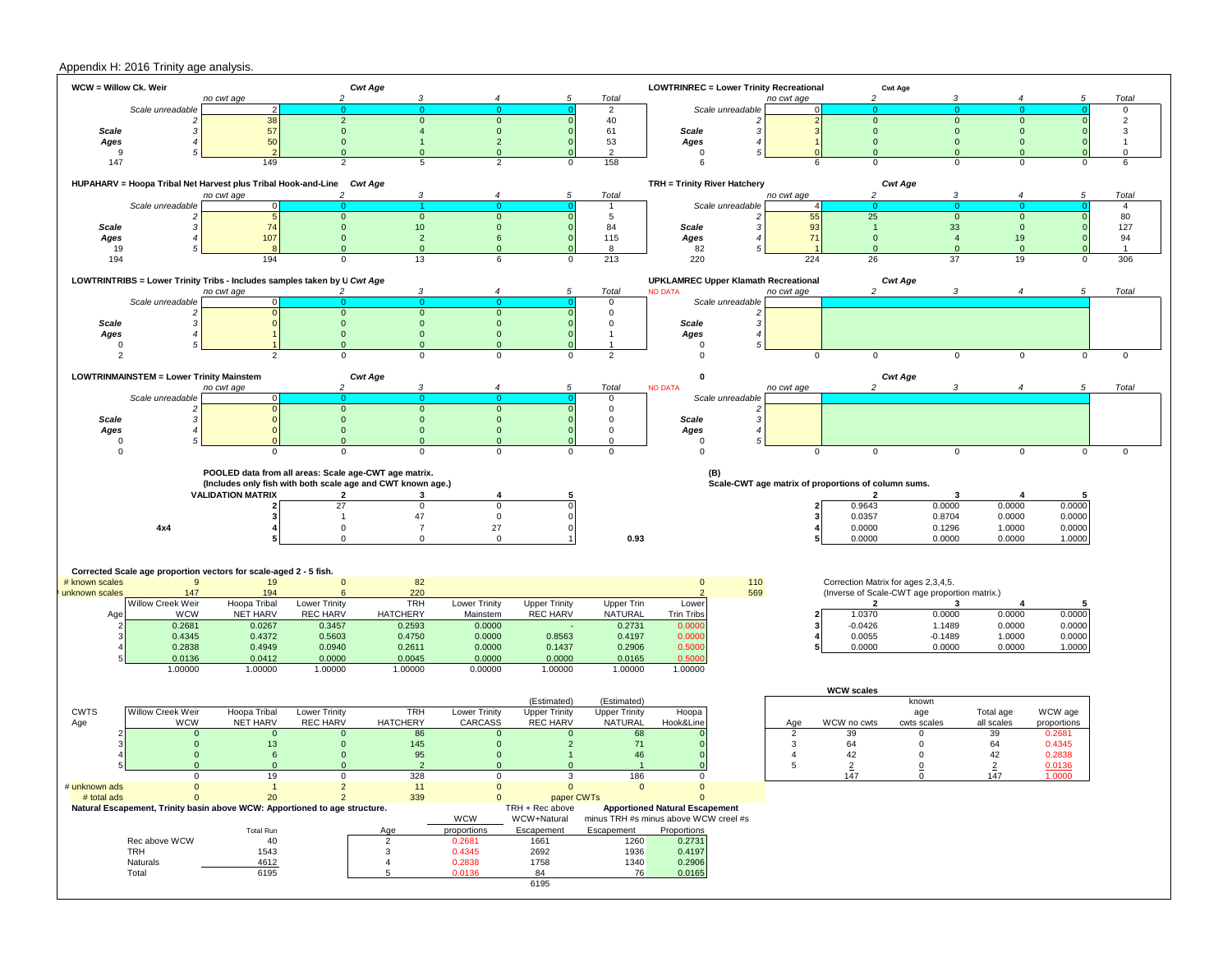| Appendix I: 2016 Klamath Basin fall Chinook age-composition calculation worksheet.                       |                                     |                               |                       |                                        |                             |                                    |                              |                             | 2/10/2017                                                                                                                                                                                                          |                                  |
|----------------------------------------------------------------------------------------------------------|-------------------------------------|-------------------------------|-----------------------|----------------------------------------|-----------------------------|------------------------------------|------------------------------|-----------------------------|--------------------------------------------------------------------------------------------------------------------------------------------------------------------------------------------------------------------|----------------------------------|
| <b>Hatchery spawners</b>                                                                                 | Grilse                              | Adults                        | Total<br>Run          | $\overline{\mathbf{c}}$                | 3                           | CALCULATED AGE<br>4                | 5                            | Total                       | SCALE AGE PROPORTIONS (unknowns)<br>Unk. Age<br>Length Freq or<br><b>Scales Read</b><br>Redds<br>2<br>3<br>5 Total<br>4                                                                                            | Live                             |
| Iron Gate Hatchery (IGH)                                                                                 | 151                                 | 2436                          | 258                   | 151                                    | 1683                        | 715                                | 38                           | 2587                        | scales 0.06441 0.64919 0.27162 0.01478<br>1.0<br>203<br>506<br>332<br>150<br>$\overline{7}$<br>IGH cwts<br>17                                                                                                      |                                  |
| Trinity River Hatchery (TRH)<br>Hatchery spawner subtotal:                                               | 401<br>552<br>prop. hatchery grilse | 1142<br>3578                  | 1543<br>4130<br>0.134 | 401<br>552                             | 722<br>2405                 | 412<br>1127<br>proportion hatchery | 8<br>46                      | 1543<br>4130<br>$\mathbf 0$ | scales 0.25926 0.47505 0.26115 0.00455<br>1.0<br>220<br>328<br><b>TRH cwts</b><br>86<br>145<br>95<br>$\overline{2}$                                                                                                |                                  |
| <b>Natural Spawners</b><br>Trinity River mainstem above WCW                                              | 1260                                | 3352                          | 4612                  | 1260                                   | 1936                        | 1340                               | 76                           | 4612                        | scales 0.27314 0.41972 0.29059 0.01654<br>147<br>1.0                                                                                                                                                               |                                  |
| Trinity River mainstem below WCW                                                                         | 35                                  | -92                           | 127                   | 35                                     | 53                          | 37                                 | $\overline{\mathbf{c}}$      | 127                         | Up T main 0.27314 0.41972 0.29059 0.01654<br>1.0<br>$^{\circ}$<br>516                                                                                                                                              | carcass                          |
| Salmon River Basin (includes Wooley Cr)<br>Scott River                                                   | 26<br>139                           | 1032<br>1376                  | 105                   | 26<br>139                              | 676<br>$\mathbf{1}$         | 356<br>1375                        | $\pmb{0}$<br>0               | 1058<br>1515                | Up K tribs 0.02502 0.65547 0.34453 0.00000<br>1.0<br>21<br>165<br>scales 0.09150 0.00000 0.90850 0.00000<br>1.0<br>153<br>Scott CWT<br>$^{\circ}$<br>$\overline{1}$<br>$^{\circ}$<br>$\mathbf 0$<br>$\overline{1}$ | 115<br>vide                      |
| Shasta River                                                                                             | 135                                 | 2754                          | 2889                  | 135                                    | 536                         | 2218                               | 0                            | 2889                        | Adult scales only<br>0.19457 0.80543 0.00000<br>1.0<br>40<br>Shasta CWT<br>$\mathbf 0$<br>$\mathbf 0$<br>$\mathbf{1}$<br>$\mathbf 0$<br>$\overline{1}$                                                             |                                  |
| <b>Bogus Creek</b>                                                                                       | 38                                  | 830                           | 868                   | 38                                     | 245                         | 585                                | 0                            | 868                         | scales 0.04443 0.28146 0.67411 0.00000<br>1.0<br>103<br>22<br>Bogus CWT<br>$^{\circ}$<br>$\overline{7}$<br>15<br>$\Omega$                                                                                          |                                  |
| Mainstem Klamath (IGH to Shasta R)                                                                       | 38                                  | 708                           | 746                   | 38                                     | 236                         | 471                                | 1                            | 746                         | 1.0<br>scales 0.05240 0.31635 0.63125 0.00000<br>228                                                                                                                                                               |                                  |
| Mainstem Klamath (Ash Cr to Indian Cr)<br>Main basin subtotals:                                          | 121<br>1,792                        | 2194<br>12338                 | 2315<br>14,130        | 121<br>1,792                           | 732<br>4,415                | 1462<br>7,844                      | 0<br>79                      | 2315<br>14130               | 16<br><b>KR</b> main CWT<br>$\mathbf 0$<br>5<br>10<br>Up K main 0.05240 0.31635 0.63125 0.00000<br>1.0 IGH to Shasta<br>1097                                                                                       |                                  |
| <b>Klamath Tributaries</b>                                                                               |                                     |                               |                       |                                        |                             |                                    |                              |                             |                                                                                                                                                                                                                    |                                  |
| Aiken Cr<br>Beaver Cr                                                                                    | $\mathbf 0$<br>$\overline{4}$       | 8<br>156                      | 160                   | 0<br>$\overline{4}$                    | $\overline{2}$<br>30        | 6<br>119                           | 0<br>$\overline{7}$          | 8<br>160                    | scales 0.02502 0.18864 0.74467 0.04167<br>1.0<br>36<br>$\overline{4}$<br>78<br>scales 0.02502 0.18864 0.74467 0.04167<br>36<br>1.0                                                                                 | $\overline{0}$<br>$\overline{0}$ |
| <b>Bluff Cr</b>                                                                                          | $\pmb{0}$                           | $\mathbf 0$<br>8              | n                     | $\pmb{0}$<br>$\mathbf 0$               | 0<br>$\overline{2}$         | $\mathbf 0$<br>6                   | 0<br>$\bf 0$                 | 0<br>8                      | scales 0.02502 0.18864 0.74467 0.04167<br>1.0<br>36<br>$\overline{4}$                                                                                                                                              | $\overline{0}$                   |
| <b>Boise Cr</b><br>Camp Cr                                                                               | 0<br>11                             | 443                           | 454                   | 11                                     | 86                          | 338                                | 19                           | 454                         | scales 0.02502 0.18864 0.74467 0.04167<br>1.0<br>36<br>219<br>scales 0.02502 0.18864 0.74467 0.04167<br>36<br>1.0                                                                                                  | $\overline{\mathbf{5}}$          |
| Clear Cr<br>Dillon Cr                                                                                    | 1<br>1                              | 28<br>51                      | 29<br>52              | $\mathbf{1}$<br>$\mathbf{1}$           | 5<br>10                     | 22<br>39                           | 1<br>$\overline{2}$          | 29<br>52                    | 14<br>scales 0.02502 0.18864 0.74467 0.04167<br>1.0<br>36<br>23<br>scales 0.02502 0.18864 0.74467 0.04167<br>1.0<br>36                                                                                             | $\overline{0}$<br>5              |
| Elk Cr                                                                                                   | $\overline{2}$                      | 64                            | 66                    | $\overline{2}$                         | 12                          | 49                                 | 3                            | 66                          | 32<br>1.0<br>36<br>scales 0.02502 0.18864 0.74467 0.04167                                                                                                                                                          | $\overline{\mathbf{0}}$          |
| Ft. Goff Cr<br>Grider Cr                                                                                 | 1<br>1                              | 30<br>36                      | 31<br>37              | $\mathbf{1}$<br>$\overline{1}$         | 6<br>$\overline{7}$         | 23<br>27                           | 1<br>$\overline{\mathbf{c}}$ | 31<br>37                    | 15<br>scales 0.02502 0.18864 0.74467 0.04167<br>1.0<br>36<br>18<br>36<br>scales 0.02502 0.18864 0.74467 0.04167<br>1.0                                                                                             | $\overline{0}$<br>$\overline{0}$ |
| Horse Cr<br>Independence Cr                                                                              | 0<br>0                              | 12<br>$\mathbf 0$             | 12<br>n               | $\mathbf 0$<br>0                       | $\overline{2}$<br>0         | $9\,$<br>$\bf 0$                   | $\mathbf{1}$<br>0            | 12<br>$\Omega$              | 6<br>36<br>scales 0.02502 0.18864 0.74467 0.04167<br>1.0<br>$\overline{0}$<br>scales 0.02502 0.18864 0.74467 0.04167<br>1.0<br>36                                                                                  | $\overline{0}$<br>$\overline{0}$ |
| Indian Cr                                                                                                | 1                                   | 36                            | 37                    | $\overline{1}$                         | $\overline{7}$              | 27                                 | $\overline{\mathbf{c}}$      | 37                          | 18<br>scales 0.02502 0.18864 0.74467 0.04167<br>1.0<br>36                                                                                                                                                          | $\overline{0}$                   |
| Irving Cr<br>Perch Cr                                                                                    | $\Omega$<br>$\mathsf 0$             | 6<br>$\mathbf 0$              | 6<br>n                | $\mathbf 0$<br>$\mathbf 0$             | $\mathbf{1}$<br>$\mathbf 0$ | 5<br>$\mathbf 0$                   | $\mathbf 0$<br>0             | 6<br>$\mathsf 0$            | 3<br>scales 0.02502 0.18864 0.74467 0.04167<br>1.0<br>36<br>scales 0.02502 0.18864 0.74467 0.04167<br>1.0<br>36                                                                                                    | $\overline{0}$                   |
| Red Cap Cr<br>Rock Cr                                                                                    | 3<br>0                              | 118<br>0                      | 121<br>$\mathbf 0$    | 3<br>0                                 | 23<br>0                     | 90<br>$\mathbf 0$                  | 5<br>0                       | 121<br>0                    | 59<br>scales 0.02502 0.18864 0.74467 0.04167<br>1.0<br>36<br>scales 0.02502 0.18864 0.74467 0.04167<br>36<br>1.0                                                                                                   | $\overline{0}$                   |
| Slate Cr                                                                                                 | 1                                   | 44                            | 45                    | 1                                      | 8                           | 34                                 | $\overline{\mathbf{c}}$      | 45                          | 20<br>scales 0.02502 0.18864 0.74467 0.04167<br>1.0<br>36                                                                                                                                                          | $\overline{4}$                   |
| Swillup Cr<br>Seiad Cr                                                                                   | 0<br>0                              | 0<br>0                        | $\mathbf{0}$          | 0<br>0                                 | 0<br>0                      | $\mathbf 0$<br>$\mathbf 0$         | 0<br>0                       | 0<br>$\mathsf 0$            | scales 0.02502 0.18864 0.74467 0.04167<br>36<br>1.0<br>scales 0.02502 0.18864 0.74467 0.04167<br>1.0<br>36                                                                                                         |                                  |
| Thompson Cr                                                                                              | $\overline{4}$                      | 142                           | 146                   | $\overline{4}$                         | 28                          | 108                                | 6                            | 146                         | 36<br>71<br>scales 0.02502 0.18864 0.74467 0.04167<br>1.0                                                                                                                                                          | $\overline{\mathbf{0}}$          |
| Ti Cr<br>Unkonom Cr                                                                                      | 0<br>0                              | 0<br>9                        | $\mathbf 0$           | 0<br>0                                 | 0<br>$\overline{2}$         | $\mathbf 0$<br>$\overline{7}$      | 0<br>0                       | 0<br>9                      | $\overline{0}$<br>scales 0.02502 0.18864 0.74467 0.04167<br>36<br>1.0<br>$\overline{2}$<br>scales 0.02502 0.18864 0.74467 0.04167<br>1.0<br>36                                                                     | $\overline{0}$<br>5              |
| Other (China Cr, Rogers Cr)<br>Pine Cr (formerly in Hoopa tribs)                                         | 0<br>0                              | 14<br>0                       | 14                    | $\mathbf 0$<br>0                       | 3<br>0                      | 10<br>$\mathbf 0$                  | 1<br>0                       | 14<br>0                     | $\overline{7}$<br>scales 0.02502 0.18864 0.74467 0.04167<br>1.0<br>36<br>scales 0.02502 0.18864 0.74467 0.04167<br>36<br>1.0                                                                                       | $\overline{\mathbf{0}}$          |
| Klamath trib subtotal:                                                                                   | 30                                  | 1205                          | 1235                  | 30                                     | 234                         | 919                                | 52                           | 1235                        | 593                                                                                                                                                                                                                | 19                               |
| <b>Trinity Tributaries</b>                                                                               |                                     |                               |                       |                                        |                             |                                    |                              |                             |                                                                                                                                                                                                                    |                                  |
| Horse Linto Cr<br>Cedar Cr (trib to Horse Linto)                                                         | 9<br>12                             | 23<br>32                      | 32<br>44              | 9<br>12                                | 13<br>18                    | 9<br>13                            | $\mathbf{1}$<br>$\mathbf{1}$ | 32<br>44                    | Up T main 0.27314 0.41972 0.29059 0.01654<br>$\overline{2}$<br>11<br>1.0<br>$\mathbf{2}$<br>16<br>Up T main 0.27314 0.41972 0.29059 0.01654<br>1.0                                                                 | $\overline{2}$<br>$\overline{0}$ |
| Other (Willow & Madden creeks in Up TR nat estim)                                                        | 0                                   | 0                             | $\mathbf{0}$          | $\pmb{0}$                              | 0                           | $\mathbf 0$                        | $\pmb{0}$                    | 0                           | $\overline{\mathbf{c}}$<br>$\bf{0}$<br>Up T main 0.27314 0.41972 0.29059 0.01654<br>1.0                                                                                                                            | $\pmb{0}$                        |
| Trinity trib subtotal:<br>Non-reservation trib subtotal:                                                 | 21<br>51                            | 55<br>1260                    | 76<br>1311            | 21<br>51                               | 31<br>265                   | 22<br>941                          | $\overline{2}$<br>54         | 76<br>1311                  | 27                                                                                                                                                                                                                 |                                  |
| <b>Reservation Tributaries-Hoopa Valley</b>                                                              |                                     |                               |                       |                                        |                             |                                    |                              |                             |                                                                                                                                                                                                                    |                                  |
| Campbell Cr                                                                                              | $\mathsf 0$                         | $\bf{0}$                      | $\Omega$              | $\mathbf 0$                            | $\bf 0$                     | $\bf 0$                            | 0                            | 0                           | Up T main 0.27314 0.41972 0.29059 0.01654<br>$\boldsymbol{2}$<br>1.0<br>$\mathbf 0$                                                                                                                                |                                  |
| Hostler Cr<br>Mill Cr                                                                                    | $\overline{2}$<br>$\overline{7}$    | $\boldsymbol{4}$<br>18        | 6<br>25               | $\overline{2}$<br>$\overline{7}$       | 3<br>10                     | $\mathbf{1}$<br>8                  | 0<br>0                       | 6<br>25                     | $\overline{2}$<br>$\overline{2}$<br>Up T main 0.27314 0.41972 0.29059 0.01654<br>1.0<br>$\overline{9}$<br>Up T main 0.27314 0.41972 0.29059 0.01654<br>$\overline{2}$<br>1.0                                       |                                  |
| Pine Gr. (moved in 2007 to Klam tribs)<br>Soctish Cr                                                     | 0                                   | $\mathbf 0$                   | 0                     | $\mathbf 0$                            | 0                           | $\mathbf 0$                        | 0                            | 0                           | Up T main 0.27314 0.41972 0.29059 0.01654<br>$\overline{2}$<br>1.0                                                                                                                                                 |                                  |
| Supply Cr                                                                                                | 12                                  | 32                            | 44                    | 12                                     | 18                          | 13                                 | 1                            | 44                          | Up T main 0.27314 0.41972 0.29059 0.01654<br>1.0<br>$\overline{2}$<br>16                                                                                                                                           |                                  |
| Tish Tang Cr<br>Other (Hospital Cr.)                                                                     | 3<br>0                              | 8<br>$\mathbf 0$              | 11<br>0               | 3<br>$\mathbf 0$                       | 5<br>$\bf 0$                | 3<br>$\bf 0$                       | 0<br>0                       | 11<br>0                     | Up T main 0.27314 0.41972 0.29059 0.01654<br>1.0<br>$\overline{c}$<br>$\overline{4}$<br>$\overline{0}$<br>Up T main 0.27314 0.41972 0.29059 0.01654<br>1.0<br>$\overline{\mathbf{c}}$                              |                                  |
| HVT reservation trib subtotal:                                                                           | 24                                  | 62                            | 86                    | 24                                     | 36                          | 25                                 | 1<br>$\mathbf{1}$            | 86                          | 31                                                                                                                                                                                                                 |                                  |
| <b>Reservation Tributaries-Yurok</b><br><b>Blue Cr</b>                                                   | 27                                  | 264                           | 291                   | 27                                     | 42                          | 210                                | 12                           | 291                         | count 0.15800 0.79600 0.04600<br>1.0<br>scales                                                                                                                                                                     |                                  |
|                                                                                                          |                                     |                               |                       |                                        |                             |                                    |                              |                             | 0.093 Proportions this year based on 5-yr avg                                                                                                                                                                      |                                  |
| Reservation tributaries subtotal:<br>Natural spawner subtotal:                                           | 51<br>1894                          | 326<br>13924                  | 377<br>15818          | 51<br>1894                             | 78<br>4758                  | 235<br>9020                        | 13<br>146                    | 377<br>15818                |                                                                                                                                                                                                                    |                                  |
| <b>Total spawners:</b>                                                                                   | 2446                                | 17502                         | 19948                 | 2446                                   | 7163                        | 10147                              | 192                          | 19948                       |                                                                                                                                                                                                                    |                                  |
| <b>Angler Harvest</b><br>Klamath River (below Hwy 101)                                                   | 31                                  | 801                           | 832                   | 31                                     | 129                         | 672                                | 0                            | 832                         | scales 0.03707 0.15449 0.80844 0.00000<br>1.0<br>178                                                                                                                                                               |                                  |
| Klamath River (Hwy 101 to Weitchpec)                                                                     | 91                                  | 24                            | 115                   | 91                                     | 15                          | 3                                  | 6                            | 115                         | est-LRC CWT<br>$\Omega$<br>$\Omega$<br>$\mathbf 0$<br>$\Omega$<br>$\Omega$<br>scales 0.79214 0.13520 0.02853 0.04412<br>1.0<br>34                                                                                  |                                  |
|                                                                                                          |                                     |                               |                       |                                        |                             |                                    |                              |                             | mid-LRC CWT<br>$\bf{0}$<br>$\mathbf{1}$<br>$\mathbf 0$<br>$\mathbf 0$<br>$\overline{1}$                                                                                                                            |                                  |
|                                                                                                          |                                     | Upper Klam<br>ratio estimator |                       |                                        |                             |                                    |                              |                             | IGH+BOG+Kmain<br><b>SURROGATE</b> - Iron Gate+Bogus+Klamath Mainstem Weighted Totals<br>4201<br>4201<br>227<br>2164<br>39<br>1771                                                                                  |                                  |
| Klamath River (Weitchpec to IGH)                                                                         | 24                                  | 416                           | 440                   | 24                                     | 227                         | 185                                | 4                            | 440                         | 0.0540  0.5151  0.4216  0.0093<br>1.0<br>SURROGATE - Trinity Rec. Harvest below WCW - adults only                                                                                                                  | 440 0.1047                       |
| Trinity River (above Willow Cr. Weir)                                                                    | $\overline{0}$                      | 40                            | 40                    | 0                                      | 34                          | 6                                  | 0                            | 40                          | TR LRC count<br>0.85628 0.14372 0.00000<br>1.0                                                                                                                                                                     |                                  |
| Trinity River (below Willow Cr. Weir)                                                                    | 15                                  | 29                            | 44                    | 15                                     | 25                          | $\overline{4}$                     | 0                            | 44                          | don't use paper TR CWTs in age calculations<br>scales 0.34568 0.56028 0.09404 0.00000<br>6<br>1.0                                                                                                                  |                                  |
| Angler harvest subtotal:                                                                                 | 161                                 | 1310                          | 1,471                 | 161                                    | 430                         | 870                                | 10                           | 1471                        | TR-low CWT<br>$\mathbf 0$<br>0<br>$\mathsf 0$<br>$^{\circ}$<br>$\circ$                                                                                                                                             |                                  |
| <b>Tribal Harvest</b>                                                                                    |                                     |                               |                       |                                        |                             |                                    |                              |                             |                                                                                                                                                                                                                    |                                  |
| Klamath River (Estuary)                                                                                  | 121                                 | 3185                          | 3306                  | 121                                    | 413                         | 2611                               | 161                          | 3306                        | 0.0365 0.1192 0.7948<br>0.0495<br>1.0<br>1,151<br>scales                                                                                                                                                           |                                  |
| Klamath River (101 to Trinity R)                                                                         | 19                                  | 1224                          | 1243                  | 19                                     | 163                         | 977                                | 84                           | 1243                        | 0.0151<br>Yurok harvest<br>YTEP EST CWT<br>$\overline{2}$<br>25<br>23<br>$\mathsf 0$<br>50<br>0.0146 0.1295<br>0.7872 0.0687<br>1.0<br>546<br>scales                                                               | 412 MidKlm                       |
| <b>Trinity River</b>                                                                                     | 20                                  | 750                           | 770                   | 20                                     | 341                         | 378                                | 31                           | 770                         | YTFP MU CWT<br>831 UpKIm<br>10<br>0.0080<br>3<br>6<br>$\mathbf 0$<br>-1<br>scales 0.02673 0.43716 0.49488 0.04124<br>1.0<br>194                                                                                    |                                  |
|                                                                                                          |                                     |                               |                       |                                        |                             |                                    |                              |                             | HVT CWT<br>0<br>13<br>6<br>$\Omega$<br>19                                                                                                                                                                          |                                  |
| Tribal harvest subtotal:<br><b>Total harvest:</b>                                                        | 160<br>321                          | 5159<br>6469                  | 5319<br>6790          | 160<br>321                             | 917<br>1347                 | 3966<br>4836                       | 276<br>286                   | 5319<br>6790                |                                                                                                                                                                                                                    |                                  |
| <b>Totals</b>                                                                                            |                                     |                               |                       |                                        |                             |                                    |                              |                             |                                                                                                                                                                                                                    |                                  |
| Harvest and Escapement                                                                                   | 2767                                | 23971                         | 26738                 | 2767                                   | 8510                        | 14983                              | 478                          | 26738                       |                                                                                                                                                                                                                    |                                  |
| Angling drop-off mortality (2.04%)<br>Net drop-off mortality (8.7%)*                                     | 3<br>14                             | 27<br>458                     | 30<br>472             | 3<br>14                                | 9<br>81                     | 18<br>353                          | $\mathbf 0$<br>24            | 30<br>472                   | 0.0204 angling drop-off mortality rate on harvest<br>0.0870 net drop-off mortality rate on harvest                                                                                                                 |                                  |
| <b>ICH Disease Testing (Tribal)</b>                                                                      |                                     |                               |                       |                                        |                             |                                    |                              |                             | Klam CWTs<br>$\mathbf 0$<br>0<br>$\mathbf{1}$<br>$\mathbf 0$                                                                                                                                                       |                                  |
| Klamath River<br><b>Trinity River</b>                                                                    | $\overline{2}$<br>0                 | 111<br>$\Omega$               | 113<br>$\Omega$       | $\overline{\mathbf{c}}$<br>$\mathsf 0$ | 15<br>$\mathsf 0$           | 89<br>0                            | $\overline{7}$<br>$\pmb{0}$  |                             | 113 YTFP MU sci 0.0146<br>0.1295<br>0.7872 0.0687 1.0000<br>0 HVT scales<br>0.0267                                                                                                                                 |                                  |
| <b>Total disease testing:</b>                                                                            | $\mathbf{2}$                        | 111                           | 113                   | $\overline{\mathbf{2}}$                | 15                          | 89                                 | 7                            | 113                         | 0.4372  0.4949  0.0412  1.0000<br>0<br>Trin CWTs<br>0<br>$\mathbf 0$<br>$^{\circ}$<br>$^{\circ}$                                                                                                                   |                                  |
| <b>Total in-river run</b><br>* Net drop-off mortality includes fish collected by tribes for ICH testing. | 2786                                | 24567                         | 27353                 | 2786<br>10.2%                          | 8615<br>31.5%               | 15443<br>56.5%                     | 509<br>1.9%                  | 27353                       |                                                                                                                                                                                                                    |                                  |